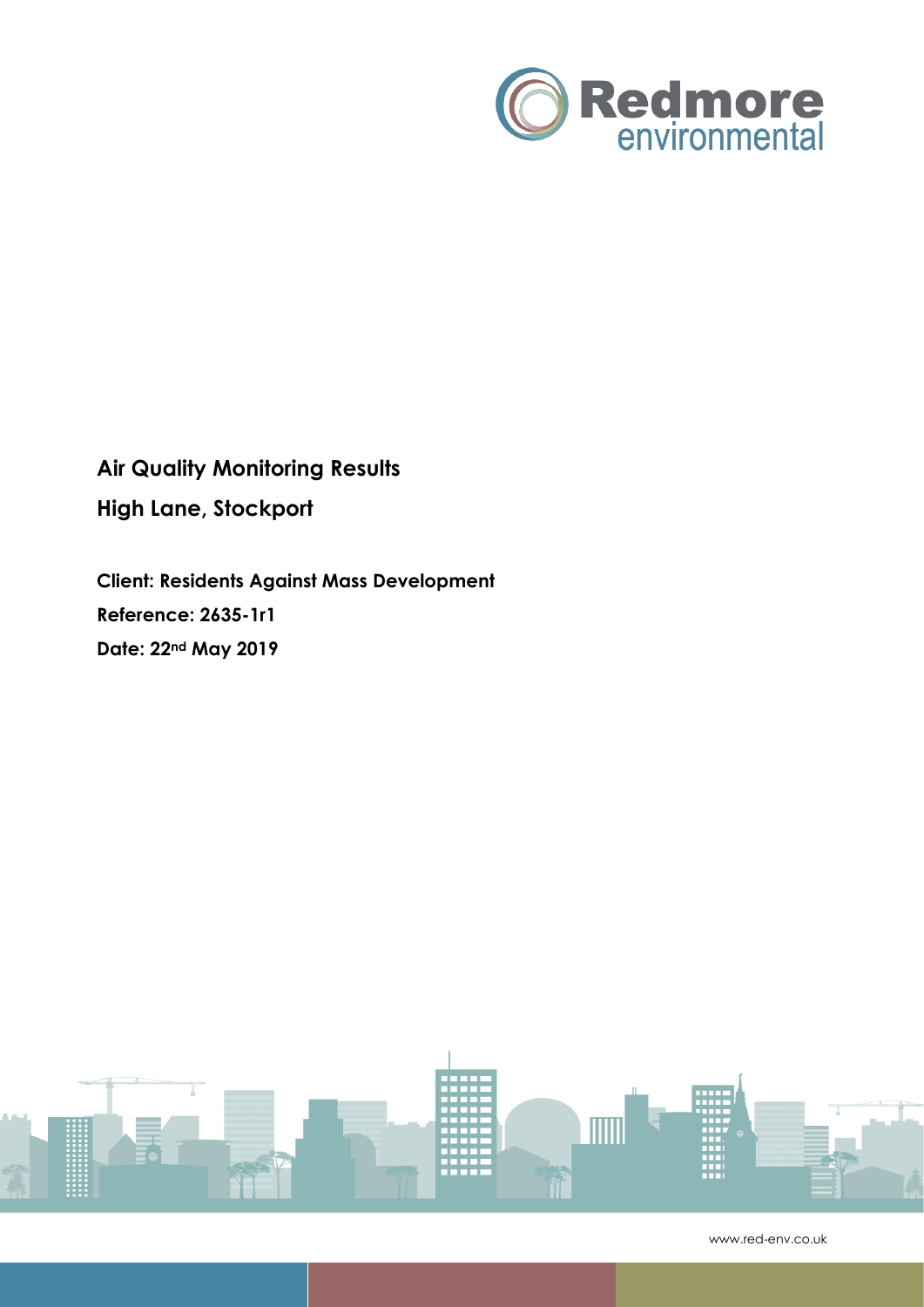

# **Report Issue**

Report Title: Air Quality Monitoring Results - High Lane, Stockport

Report Reference: 2635-1

| <b>Field</b>  | <b>Report Version</b>             |                |                         |                |  |  |
|---------------|-----------------------------------|----------------|-------------------------|----------------|--|--|
|               |                                   | $\overline{2}$ | $\overline{\mathbf{3}}$ | $\overline{4}$ |  |  |
| Prepared by   | Amelia<br>Leatherbarrow-<br>Hurst |                |                         |                |  |  |
| Position      | Air Quality<br>Consultant         |                |                         |                |  |  |
| Reviewed by   | Jethro Redmore                    |                |                         |                |  |  |
| Position      | Director                          |                |                         |                |  |  |
| Date of Issue | 22nd May 2019                     |                |                         |                |  |  |
| Comments      | $\overline{\phantom{a}}$          |                |                         |                |  |  |

Heliport Business Park, Liverpool Road, Manchester, M30 7RU

info@red-env.co.uk | 0161 706 0075 | www.red-env.co.uk

This report has been prepared by Redmore Environmental Ltd in accordance with the agreed terms and conditions of appointment. Redmore Environmental Ltd cannot accept any responsibility for any use of or reliance on the contents of this report by any third party.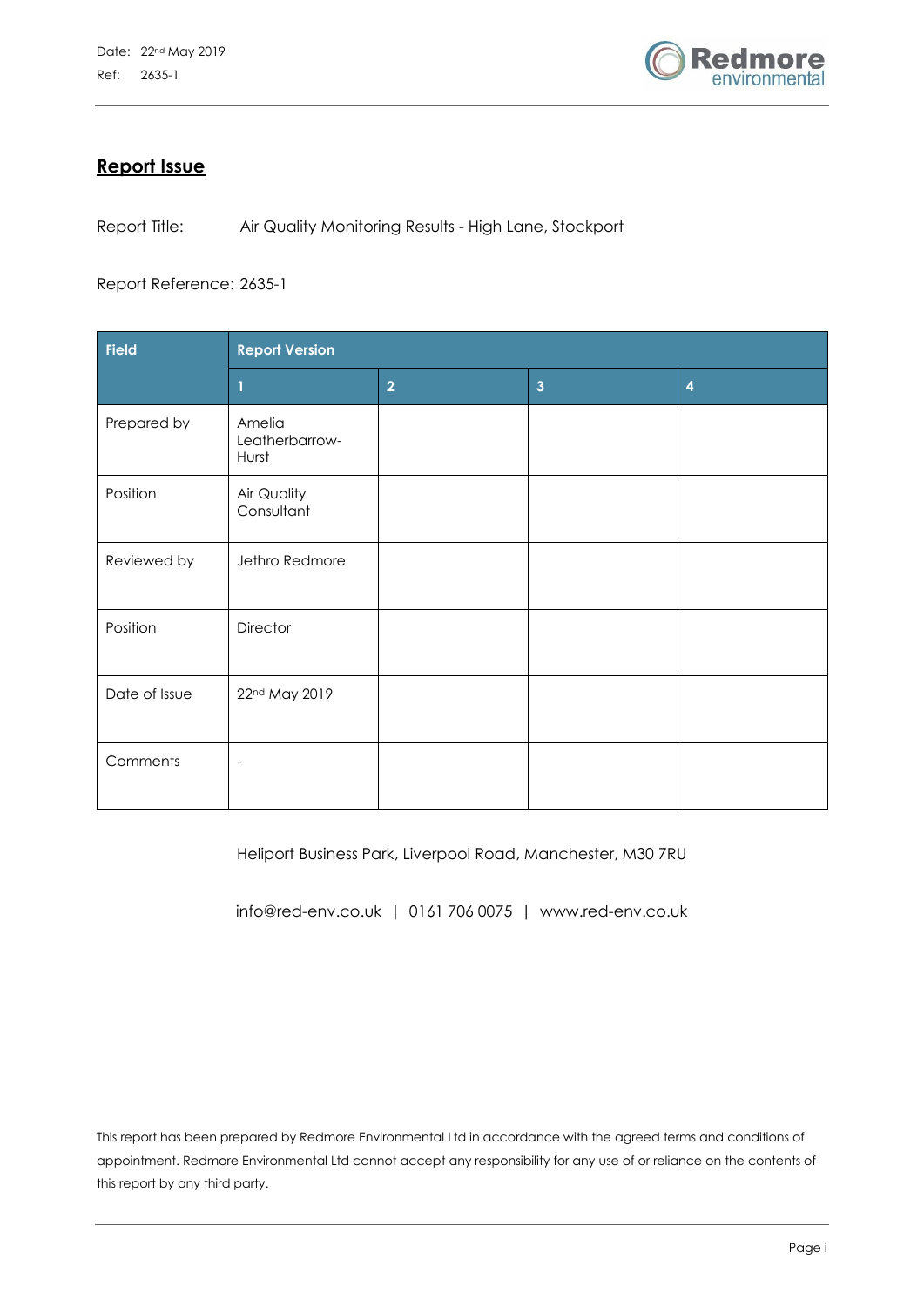

# **Table of Contents**

| 1.0 | <b>INTRODUCTION</b>                  | 1              |
|-----|--------------------------------------|----------------|
| 2.0 | <b>LEGISLATION AND POLICY</b>        | 3              |
| 2.1 | <b>European Directives</b>           | 3              |
| 2.2 | <b>UK Legislation</b>                | 3              |
| 3.0 | <b>METHODOLOGY</b>                   | 5              |
| 3.1 | Introduction                         | 5              |
| 3.2 | <b>Monitoring Locations</b>          | 5              |
| 3.3 | <b>Diffusion Tubes</b>               | 6              |
| 3.4 | <b>Sampling Details</b>              | 6              |
| 3.5 | <b>Calculation of Results</b>        | $\overline{7}$ |
| 4.0 | <b>MONITORING RESULTS</b>            | 9              |
| 4.1 | Introduction                         | 9              |
| 4.2 | <b>Unadjusted Monitoring Results</b> | 9              |
| 4.3 | Adjusted Monitoring Results          | 11             |
| 5.0 | <b>CONCLUSION</b>                    | 12             |
| 6.0 | <b>ABBREVIATIONS</b>                 | 13             |
|     |                                      |                |

# **Appendix**

Appendix 1 - Monitoring Data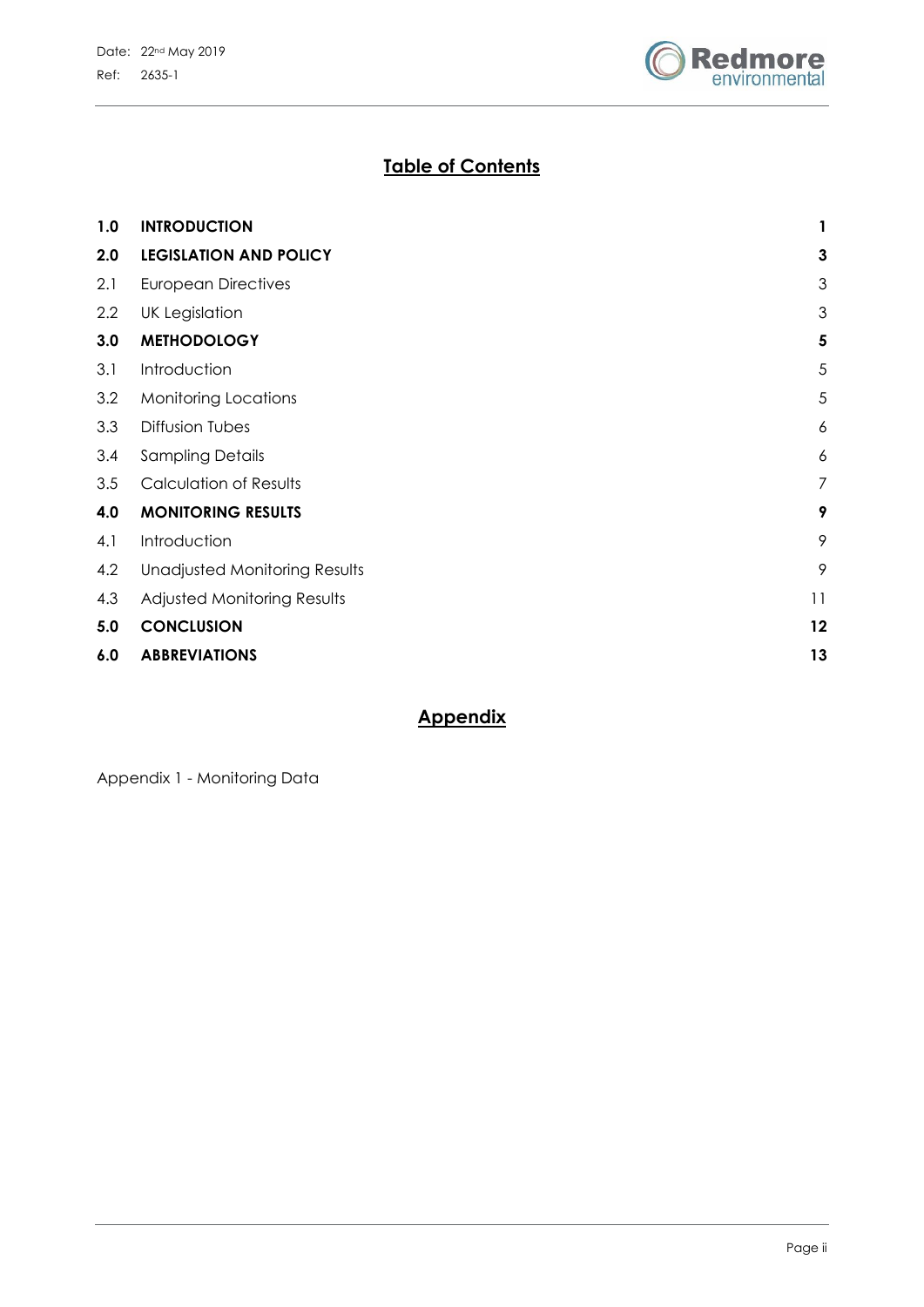

# **1.0 INTRODUCTION**

- 1.1.1 Redmore Environmental Ltd was commissioned by Residents Against Mass Development to undertake Air Quality Monitoring in order to determine baseline conditions and identify any potential issues along a stretch of the A6 road network through High Lane, Stockport.
- 1.1.2 Monitoring of pollutant concentrations was undertaken at ten separate locations in the immediate vicinity of the A6 road network through High Lane, Stockport.
- 1.1.3 Monitoring was instructed for a total period of 3-months and included assessment of the following species at ten separate sampling locations:
	- $\bullet$  Nitrogen dioxide (NO<sub>2</sub>).
- 1.1.4 A summary of the monitoring schedule is provided in Table 1.

| <b>Sampling Location</b> | Period         | <b>Start Date</b> | <b>Finish Date</b> | <b>Monitoring</b><br><b>Parameters</b> |
|--------------------------|----------------|-------------------|--------------------|----------------------------------------|
| Location 1               | 1              | 01/02/2019        | 27/02/2019         | NO <sub>2</sub>                        |
| Location 2               |                |                   |                    |                                        |
| Location 3               |                |                   |                    |                                        |
| Location 4               |                |                   |                    |                                        |
| Location 5               |                |                   |                    |                                        |
| Location 6               |                |                   |                    |                                        |
| Location 7               |                |                   |                    |                                        |
| Location 8               |                |                   |                    |                                        |
| Location 9               |                |                   |                    |                                        |
| Location 10              |                |                   |                    |                                        |
| Location 1               | $\overline{2}$ | 27/02/2019        | 28/03/2019         | NO <sub>2</sub>                        |
| Location 2               |                |                   |                    |                                        |
| Location 3               |                |                   |                    |                                        |

#### **Table 1 Monitoring Schedule**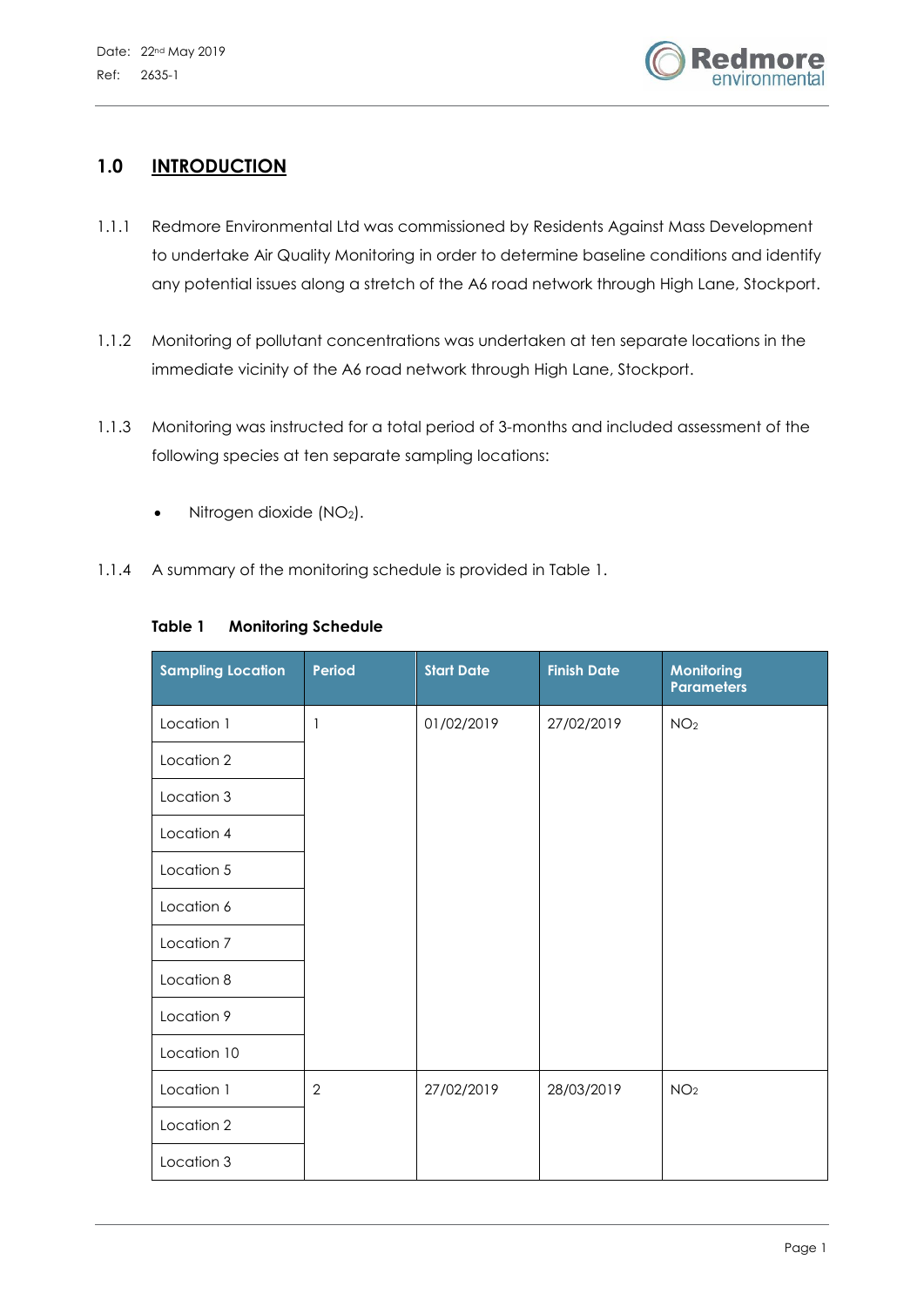

| <b>Sampling Location</b> | Period         | <b>Start Date</b> | <b>Finish Date</b> | Monitoring<br><b>Parameters</b> |
|--------------------------|----------------|-------------------|--------------------|---------------------------------|
| Location 4               |                |                   |                    |                                 |
| Location 5               |                |                   |                    |                                 |
| Location 6               |                |                   |                    |                                 |
| Location 7               |                |                   |                    |                                 |
| Location 8               |                |                   |                    |                                 |
| Location 9               |                |                   |                    |                                 |
| Location 10              |                |                   |                    |                                 |
| Location 1               | $\mathfrak{Z}$ | 28/03/2019        | 29/04/2019         | NO <sub>2</sub>                 |
| Location 2               |                |                   |                    |                                 |
| Location 3               |                |                   |                    |                                 |
| Location 4               |                |                   |                    |                                 |
| Location 5               |                |                   |                    |                                 |
| Location 6               |                |                   |                    |                                 |
| Location 7               |                |                   |                    |                                 |
| Location 8               |                |                   |                    |                                 |
| Location 9               |                |                   |                    |                                 |
| Location 10              |                |                   |                    |                                 |

1.1.5 Reference should be made to Figure 1 for a map showing the locations of the sampling positions.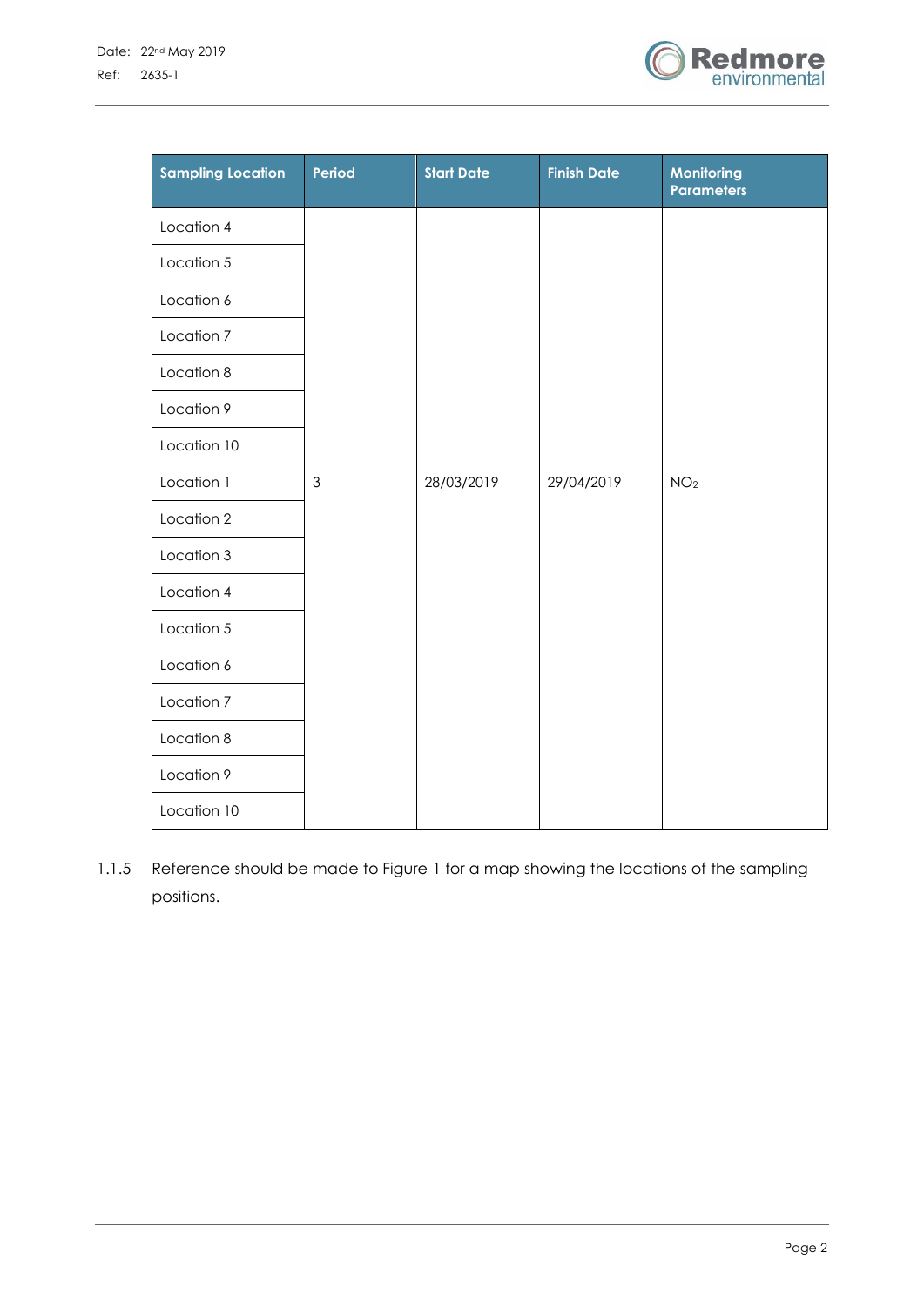

# **2.0 LEGISLATION AND POLICY**

#### **2.1 European Directives**

- 2.1.1 European Union (EU) air quality legislation is provided within Directive 2008/50/EC, which came into force on 11<sup>th</sup> June 2008. This Directive consolidated previous legislation which was designed to deal with specific pollutants in a consistent manner and provided new Air Quality Limit Values (AQLVs) for particulate matter with an aerodynamic diameter of less than 2.5µm. The consolidated Directives include:
	- Directive 1999/30/EC the First Air Quality "Daughter" Directive sets ambient AQLVs for NO2, oxides of nitrogen, sulphur dioxide, lead and particulate matter with an aerodynamic diameter of less than 10µm;
	- Directive 2000/69/EC the Second Air Quality "Daughter" Directive sets ambient AQLVs for benzene and carbon monoxide; and,
	- Directive 2002/3/EC the Third Air Quality "Daughter" Directive seeks to establish long-term objectives, target values, an alert threshold and an information threshold for concentrations of ozone in ambient air.
- 2.1.2 The fourth daughter Directive was not included within the consolidation and is described as:
	- Directive 2004/107/EC sets health-based limits on polycyclic aromatic hydrocarbons, cadmium, arsenic, nickel and mercury, for which there is a requirement to reduce exposure to as low as reasonably achievable.

### **2.2 UK Legislation**

- 2.2.1 The Air Quality Standards Regulations (2010) came into force on 11<sup>th</sup> June 2010 and transpose EU Directive 2008/50/EC into UK law. AQLVs were published in these regulations for seven pollutants, as well as Target Values for an additional five pollutants. Critical levels for the protection of vegetation were also included for two species.
- 2.2.2 Part IV of the Environment Act (1995) requires UK government to produce a national Air Quality Strategy (AQS) which contains standards, objectives and measures for improving ambient air quality. The most recent AQS was produced by the Department for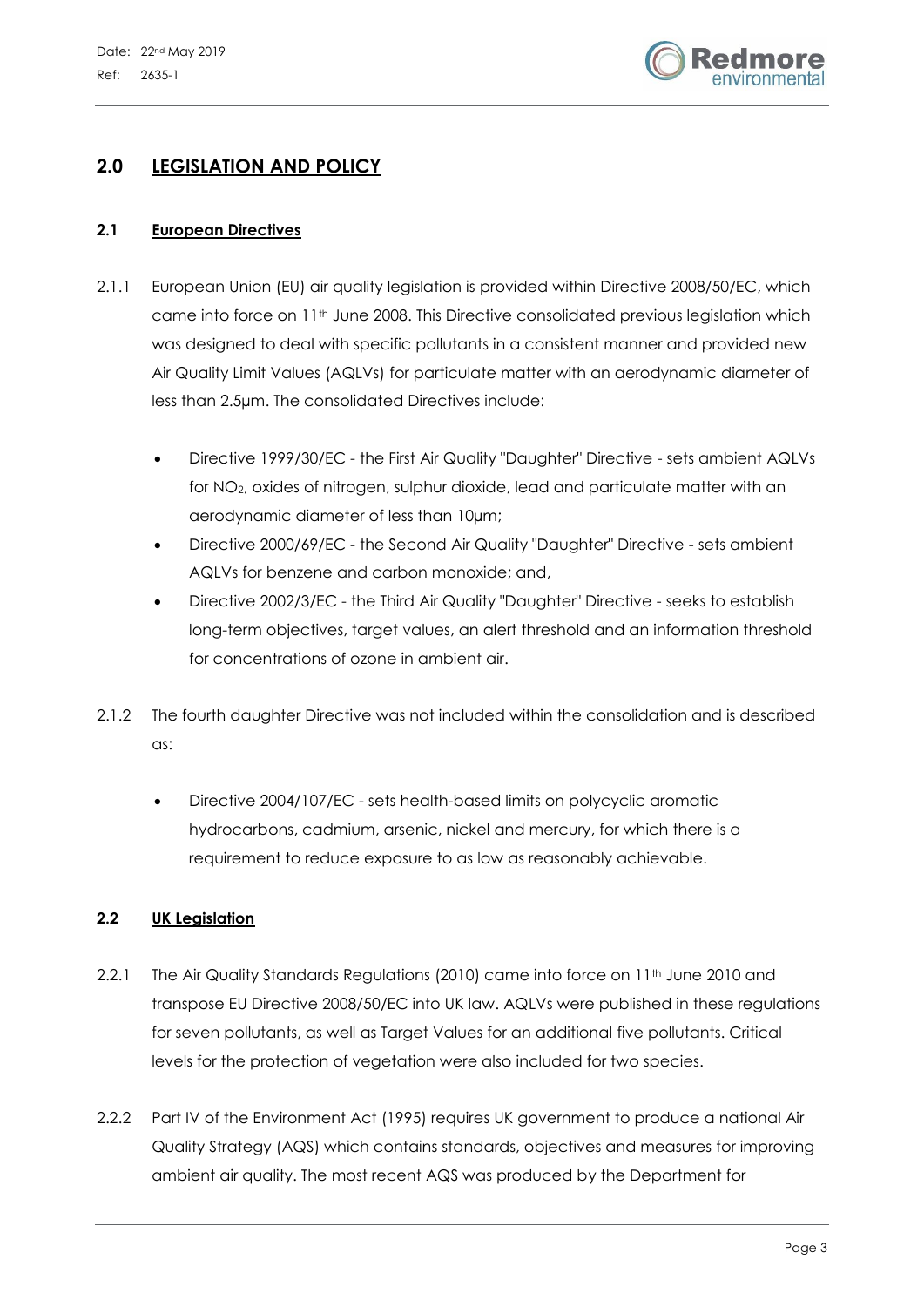l



Environment, Food and Rural Affairs (DEFRA) and published in July 2007<sup>1</sup>. The AQS sets out Air Quality Objectives (AQOs) that are maximum ambient pollutant concentrations that are not to be exceeded either without exception or with a permitted number of exceedences over a specified timescale. These are generally in line with the AQLVs, although the requirements for the determination of compliance vary.

2.2.3 Table 2 presents the AQOs for pollutants considered within this assessment.

**Pollutant Air Quality Objective Concentration (µg/m3) Averaging Period** NO<sub>2</sub> 40 Annual mean 200 1-hour mean, not to be exceeded on more than 18 occasions per annum

**Table 2 Air Quality Objectives**

<sup>1</sup> The Air Quality Strategy for England, Scotland, Wales and Northern Ireland, DEFRA, 2007.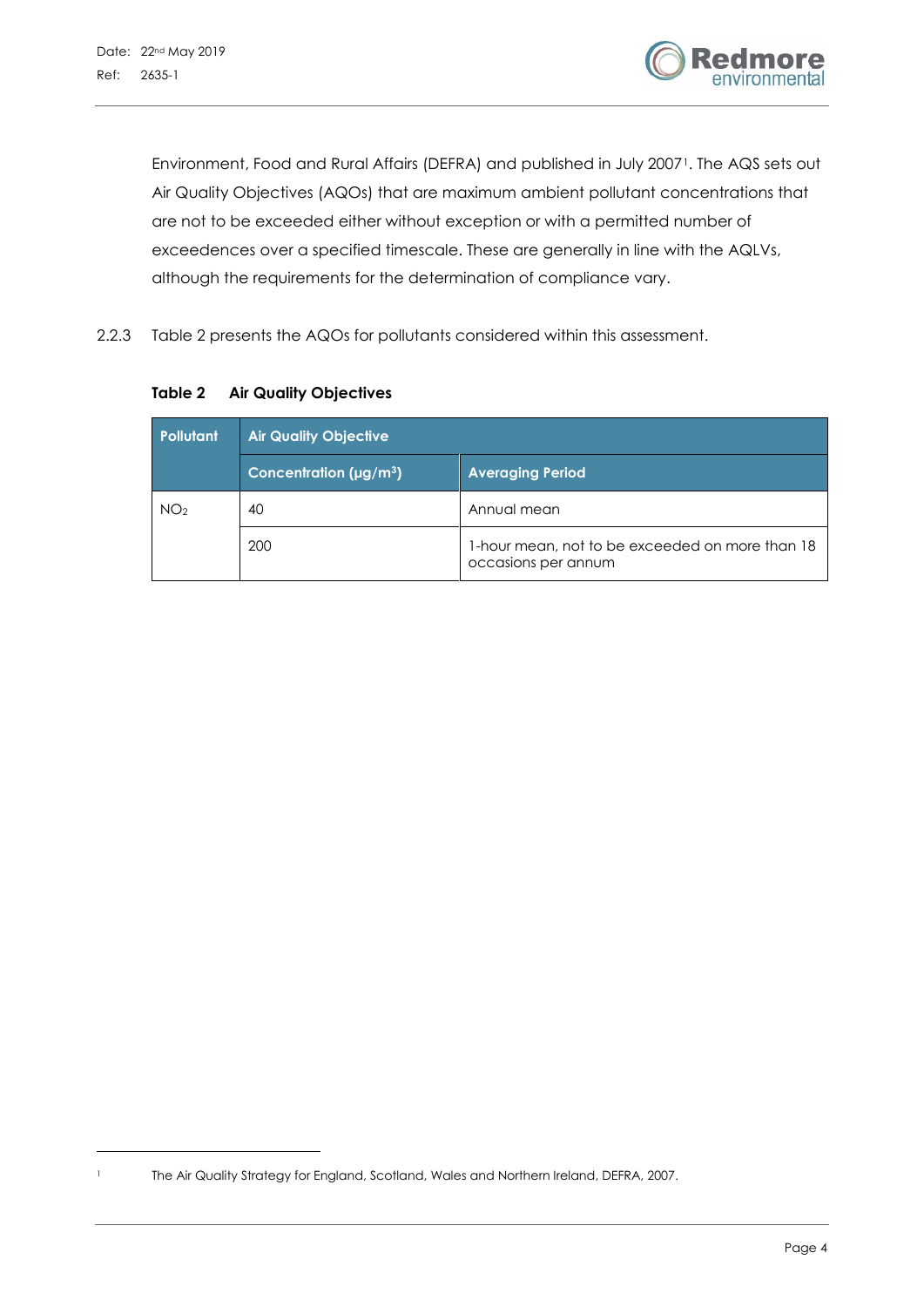

# **3.0 METHODOLOGY**

#### **3.1 Introduction**

3.1.1 Monitoring was undertaken using passive diffusion tube samplers at ten separate locations for a total period of 3-months. Installation and maintenance of the diffusion tubes was undertaken in accordance with DEFRA guidance2. A summary of the sampling methodology is provided in the following Sections.

#### **3.2 Monitoring Locations**

3.2.1 The monitoring positions were selected following consultation with the client, a baseline review of the local road network and consideration of appropriate locations for fixing the samplers. A summary of the survey positions is provided in Table 3.

| <b>Location</b><br><b>Number</b> | <b>Approximate National Grid</b><br>Reference (NGR) (m) |          | <b>Description</b>                             |
|----------------------------------|---------------------------------------------------------|----------|------------------------------------------------|
|                                  | $\boldsymbol{\mathsf{X}}$                               | Y        |                                                |
|                                  | 394005.8                                                | 385645.5 | Roadside - 247 High Lane, Lamppost 79          |
| 2                                | 394464.2                                                | 385568.1 | Roadside - 275 High Lane, Lamppost 95          |
| 3                                | 394801.5                                                | 385463.7 | Roadside - 6 High Lane, Lamppost 105           |
| 4                                | 394927.7                                                | 385458.6 | Roadside - 4 Windlehurst Lane                  |
| 5                                | 394914.5                                                | 385404.4 | Roadside - Opposite Horseshoe Inn              |
| 6                                | 395203.8                                                | 385276.0 | Roadside - 74 High Lane, Lamppost 122          |
| 7                                | 395016.4                                                | 385355.5 | Roadside - 26 High Lane, Opposite M.O.T Centre |
| 8                                | 395366.6                                                | 385251.6 | Roadside - Opposite St Thomas's Church         |
| 9                                | 395703.7                                                | 385228.2 | Roadside - 157 High Lane, Lamppost 137         |
| 10                               | 395501.9                                                | 385236.8 | Roadside - Down to Earth Florist, Lamppost 131 |

#### **Table 3 Sampling Locations**

l

<sup>2</sup> Local Air Quality Management Technical Guidance (TG16), DEFRA, 2018.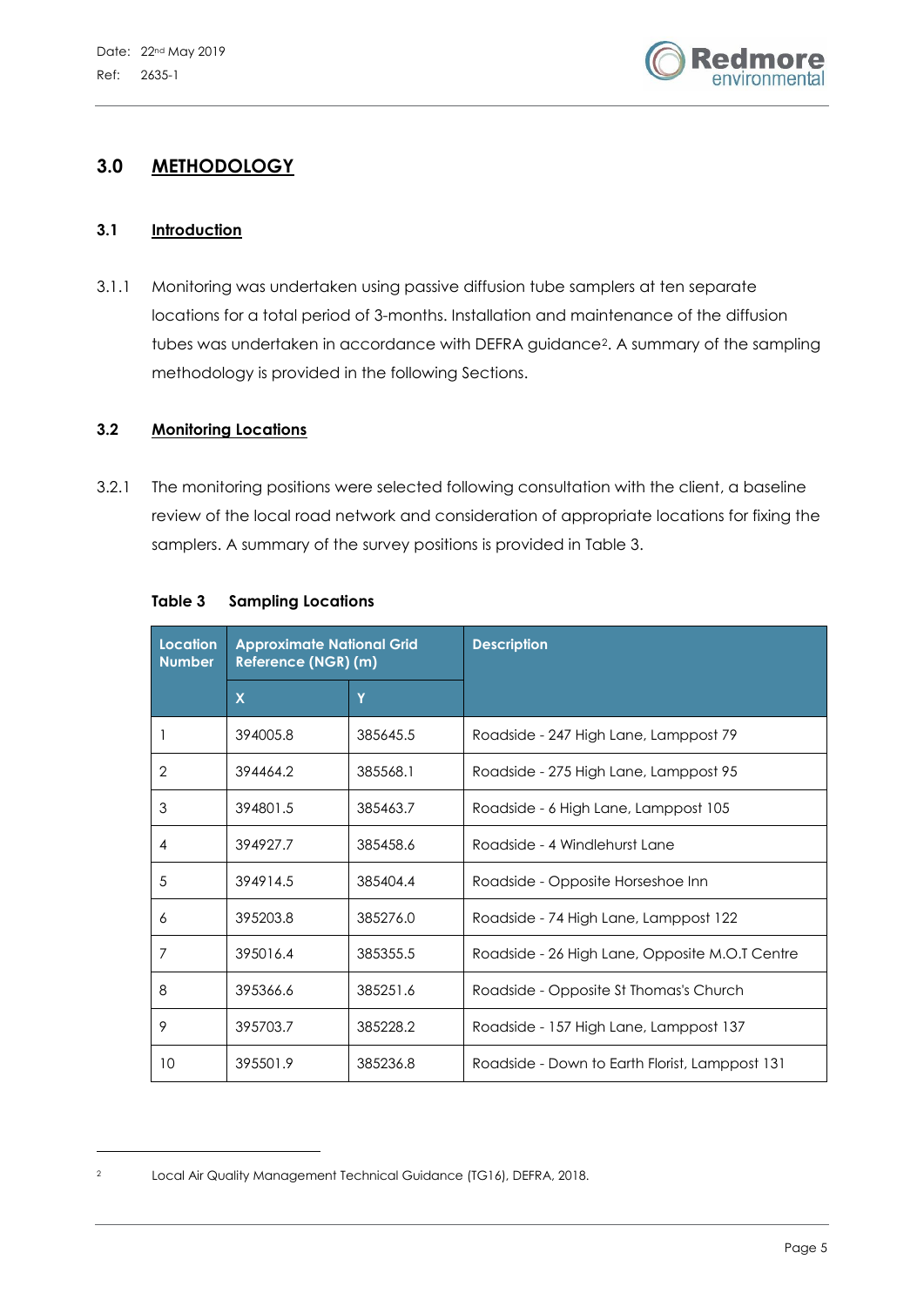

3.2.2 Reference should be made to Figure 1 for a map showing the locations of the sampling positions.

### **3.3 Diffusion Tubes**

- 3.3.1 Monitoring was undertaken in triplicate at each location using passive diffusion tubes. The samplers contain a reagent which absorbs the pollutants of interest at a known rate and from the period of exposure and subsequent analysis an ambient pollutant concentration can be calculated. For the purpose of this monitoring survey a preparation of 20% triethanolamine (TEA) in water was utilised.
- 3.3.2 Diffusion tubes provide a time weighted average concentration over the exposure period. They are extensively used by Local Authorities and are recommended in Environment Agency (EA) Technical Guidance Note (TGN) M83. Diffusion tubes are suitable for carrying out spatial or localised air quality assessments and can provide suitable data for baseline pollutant analysis.
- 3.3.3 The samplers were supplied and analysed by Gradko International, a UKAS accredited contract laboratory. Concentrations of NO2 absorbed by the tubes were determined using ultra violet / visible spectrophotometry with reference to calibration curves derived from the analysis of standard solutions using UKAS accredited methods.

### **3.4 Sampling Details**

3.4.1 The survey was carried out over a period of 3-months commencing 1st February 2019 and utilised an approximate 4-week exposure interval. A summary of the monitoring periods are provided in Table 4.

| Table 4 | <b>Monitoring Period</b> |  |
|---------|--------------------------|--|
|---------|--------------------------|--|

| <b>Monitoring Period</b> | <b>Start Date</b> | <b>End Date</b> |
|--------------------------|-------------------|-----------------|
|                          | 01/02/2019        | 27/02/2019      |
| റ                        | 27/02/2019        | 28/03/2019      |
| 3                        | 28/03/2019        | 29/04/2019      |

l

TGN M8, Monitoring Ambient Air, EA, 2011.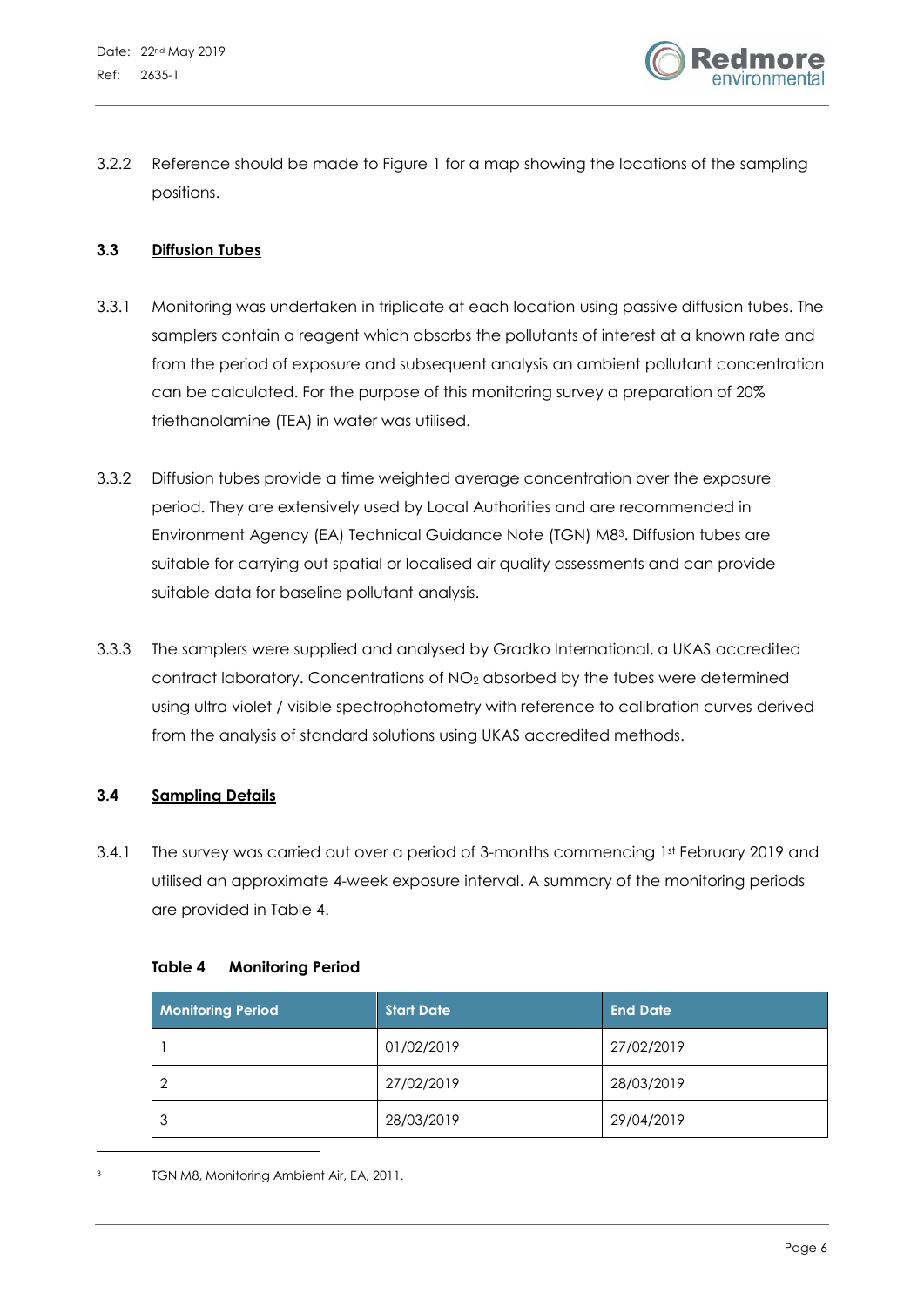

### **3.5 Calculation of Results**

- 3.5.1 An overall period mean was calculated for each monitoring location based on the average of the triplicate results. Annualisation was then undertaken in order to estimate annual mean NO2 concentrations and facilitate direct comparison of the measurement data to the relevant AQO. This process was undertaken in accordance with DEFRA guidance4.
- 3.5.2 Annual mean NO<sub>2</sub> concentrations for use in the annualisation process were obtained from background monitoring sites at three different locations within a 50-mile radius of the project. A summary of the monitoring sites selected for use in the assessment is provided in Table 5.

### **Table 5 Monitoring Sites**

| <b>Site Name</b>           | NGR(m) |        | <b>Station Type</b> |
|----------------------------|--------|--------|---------------------|
|                            | X      |        |                     |
| Manchester Piccadilly      | 384310 | 398337 | Urban Background    |
| <b>Manchester Sharston</b> | 384179 | 386086 | Suburban Background |
| Glazebury                  | 368759 | 396028 | Rural Background    |

3.5.3 The period mean for each monitoring site was calculated for the corresponding monitoring interval for the project (1st February 2019 to 29th April 2019). The ratio of the 2018 annual mean to the period mean was then calculated and an average derived as the adjustment factor. A summary of the data used to calculate the adjustment factor is provided in Table 6.

### **Table 6 Annualisation Data**

l

| <b>Site Name</b>             | $NO2$ Concentration ( $\mu$ g/m <sup>3</sup> )                 | Ratio $(A_m/P_m)$ |      |
|------------------------------|----------------------------------------------------------------|-------------------|------|
|                              | Annual Mean (A <sub>m</sub> )<br>Period Mean (P <sub>m</sub> ) |                   |      |
| <b>Manchester Piccadilly</b> | 34.64                                                          | 39.88             | 0.87 |
| <b>Manchester Sharston</b>   | 23.57                                                          | 25.26             | 0.93 |

Local Air Quality Management Technical Guidance (TG16), DEFRA, 2018.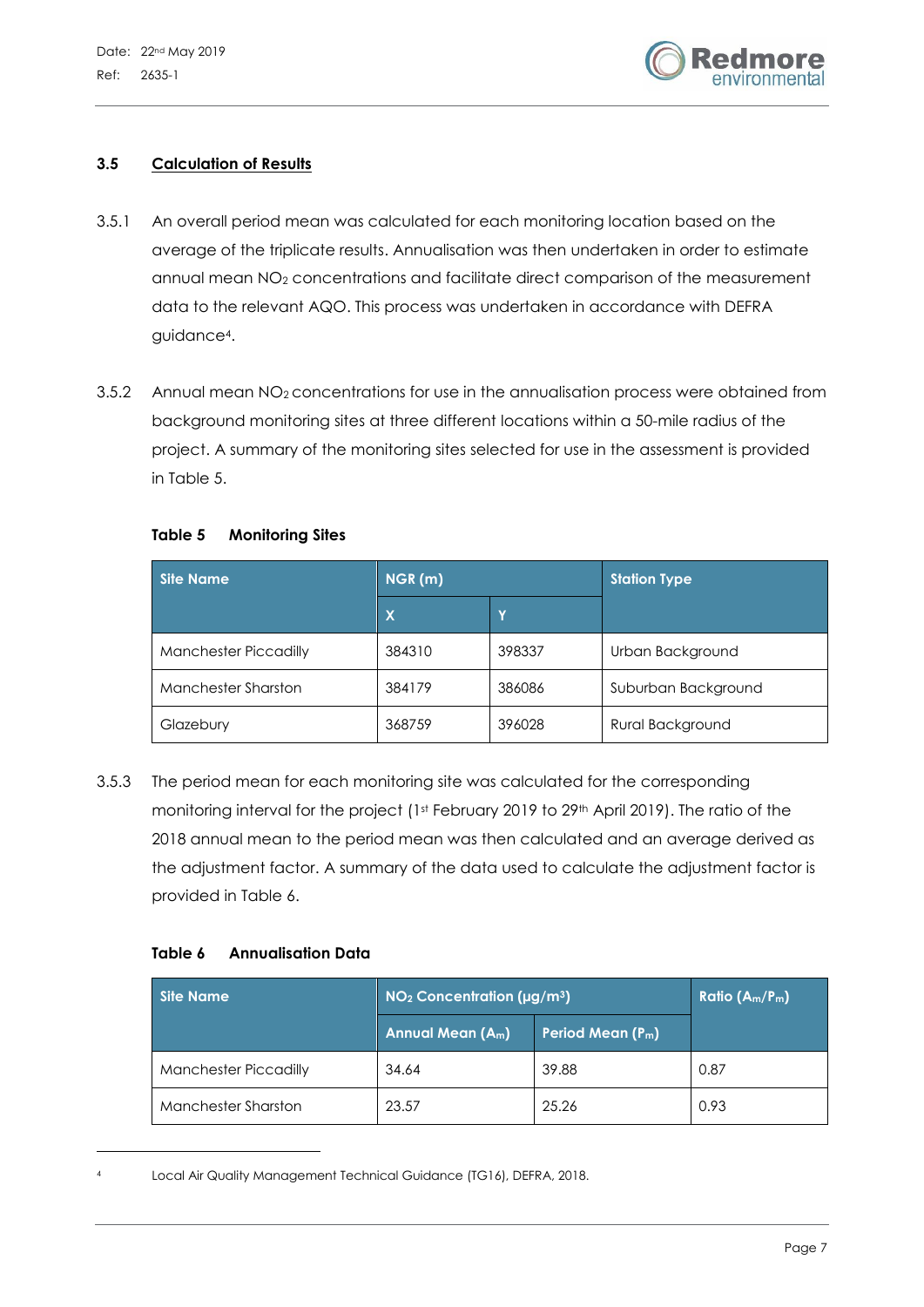

| Site Name      | $NO2$ Concentration (µg/m <sup>3</sup> )                 | Ratio $(A_m/P_m)$ |      |
|----------------|----------------------------------------------------------|-------------------|------|
|                | Period Mean (P <sub>m</sub> )<br><b>Annual Mean (Am)</b> |                   |      |
| Glazebury      | 13.79<br>14.84                                           |                   | 0.93 |
| Average $(Ra)$ |                                                          | 0.91              |      |

- 3.5.4 An estimate of the annual mean NO<sub>2</sub> concentrations at the project monitoring locations was then calculated by multiplying the measured period mean concentration by the adjustment factor.
- 3.5.5 Diffusion tubes are affected by several sources of interference which can cause under or overestimation of ambient pollutant concentrations. As such, a Bias Adjustment Factor (BAF) was applied to the annualised results in order to validate the data. The BAF was calculated using the DEFRA spreadsheet (version 09/18) using the relevant tube preparation method and laboratory analysis. The value obtained was 0.87. This was applied to the annualised monitoring results to correct the monitored values at each sample location.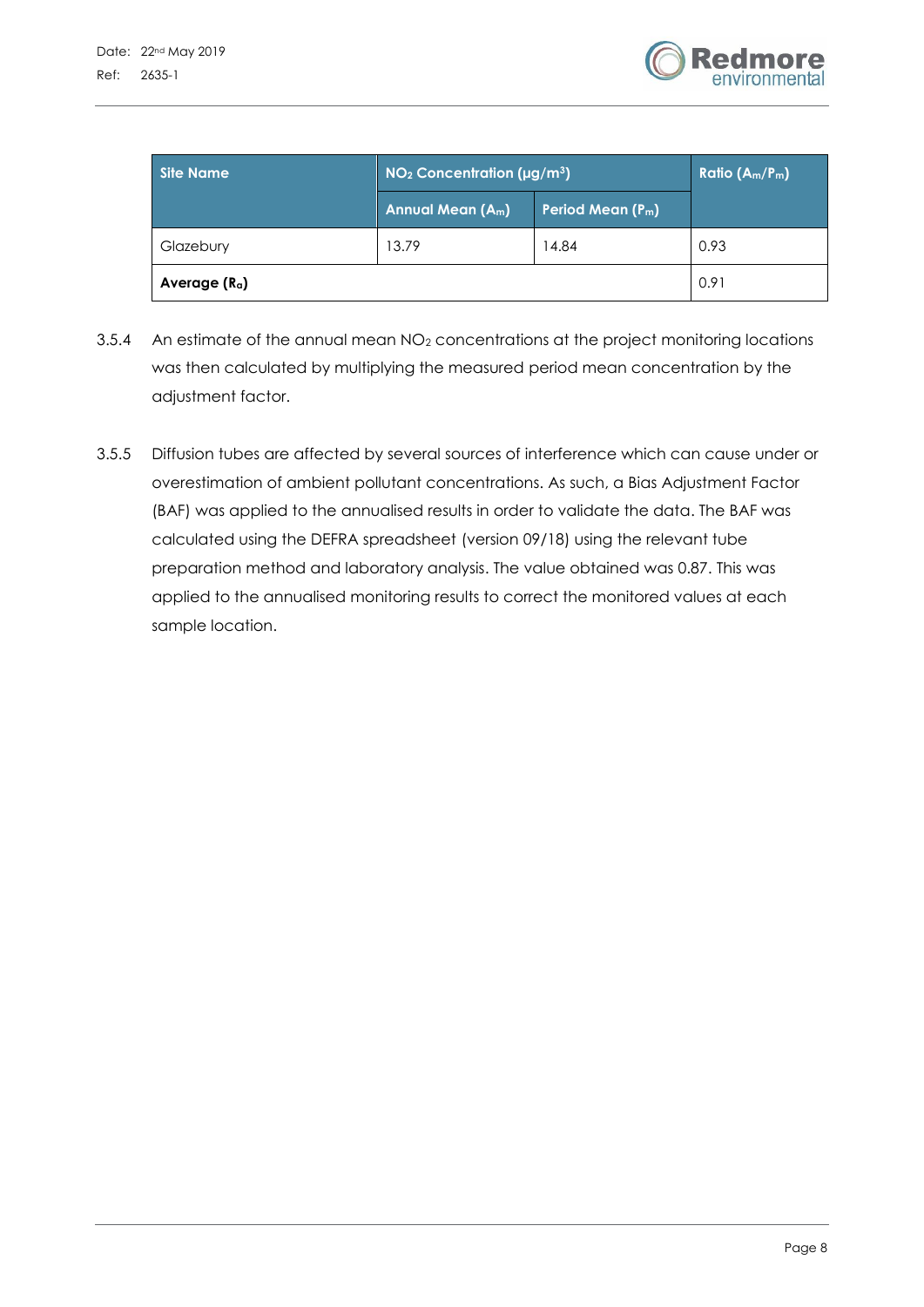

# **4.0 MONITORING RESULTS**

### **4.1 Introduction**

4.1.1 The results of the monitoring are summarised in the following Sections. Reference should be made to Appendix 1 for full details of the sampling data.

#### **4.2 Unadjusted Monitoring Results**

4.2.1 A summary of the unadjusted monitoring results is provided in Table 7.

| <b>Location</b><br><b>Number</b> | <b>Tube ID</b> | NO <sub>2</sub> Concentration (µg/m <sup>3</sup> ) |                          |                          |                               |
|----------------------------------|----------------|----------------------------------------------------|--------------------------|--------------------------|-------------------------------|
|                                  |                | $01/02/19$ -<br>27/02/19                           | $27/03/19$ -<br>28/03/19 | $28/03/19$ -<br>29/04/19 | <b>Overall Period</b><br>Mean |
| $\mathbf{1}$                     | 1A             | 41.06                                              | 38.37                    | 33.23                    | 36.87                         |
|                                  | 1B             | 35.49                                              | 40.84                    | 30.56                    |                               |
|                                  | 1 <sup>C</sup> | 39.22                                              | 42.90                    | 30.13                    |                               |
|                                  | Mean           | 38.59                                              | 40.71                    | 31.30                    |                               |
| $\overline{2}$                   | 2A             | 45.83                                              | 49.06                    | 50.19                    | 47.56                         |
|                                  | 2B             | 46.67                                              | 45.30                    | 51.72                    |                               |
|                                  | 2C             | 45.46                                              | 49.55                    | 44.23                    |                               |
|                                  | Mean           | 45.99                                              | 47.97                    | 48.71                    |                               |
| $\mathfrak{S}$                   | 3A             | 35.08                                              | 32.38                    | 38.95                    | 35.75                         |
|                                  | 3B             | 35.10                                              | 31.63                    | 41.38                    |                               |
|                                  | 3C             | 37.71                                              | 30.83                    | 38.66                    |                               |
|                                  | Mean           | 35.96                                              | 31.61                    | 39.66                    |                               |
| $\overline{4}$                   | 4A             | 33.89                                              | 32.87                    | 23.58                    | 31.21                         |
|                                  | 4B             | 35.68                                              | 32.47                    | 26.48                    |                               |
|                                  | 4C             | 39.03                                              | 35.66                    | 21.27                    |                               |
|                                  | Mean           | 36.20                                              | 33.67                    | 23.77                    |                               |

#### **Table 7 Unadjusted Monitoring Results**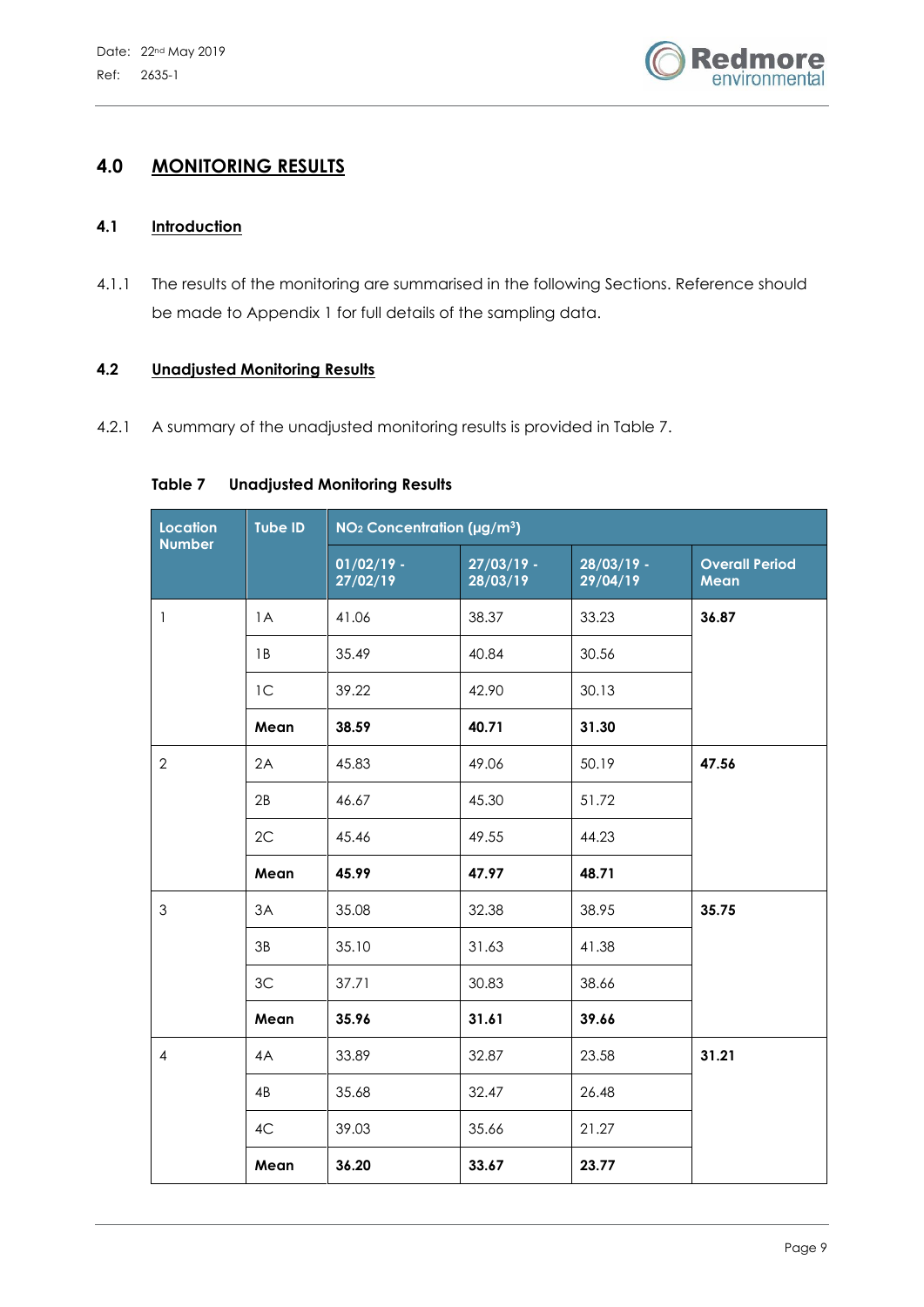

| <b>Location</b> | <b>Tube ID</b> | $NO2$ Concentration (µg/m <sup>3</sup> ) |                          |                          |                               |
|-----------------|----------------|------------------------------------------|--------------------------|--------------------------|-------------------------------|
| <b>Number</b>   |                | $01/02/19 -$<br>27/02/19                 | $27/03/19 -$<br>28/03/19 | $28/03/19$ -<br>29/04/19 | <b>Overall Period</b><br>Mean |
| 5               | 5A             | 30.74                                    | 24.52                    | 37.62                    | 32.37                         |
|                 | 5B             | 31.20                                    | 27.17                    | 40.11                    |                               |
|                 | 5C             | 30.32                                    | 27.43                    | 42.23                    |                               |
|                 | Mean           | 30.75                                    | 26.37                    | 39.99                    |                               |
| 6               | 6A             | 40.47                                    | 37.39                    | 40.42                    | 39.35                         |
|                 | 6B             | 45.58                                    | 34.64                    | 36.35                    |                               |
|                 | 6C             | 43.37                                    | 34.84                    | 41.13                    |                               |
|                 | Mean           | 43.14                                    | 35.62                    | 39.30                    |                               |
| $\overline{7}$  | 7A             | 29.13                                    | 25.90                    | 32.43                    | 30.15                         |
|                 | 7B             | 27.19                                    | 28.30                    | 33.52                    |                               |
|                 | 7C             | 31.49                                    | 27.35                    | 36.01                    |                               |
|                 | Mean           | 29.27                                    | 27.18                    | 33.98                    |                               |
| 8               | 8A             | 26.63                                    | 29.55                    | 31.66                    | 30.42                         |
|                 | 8B             | 26.43                                    | 35.69                    | 33.95                    |                               |
|                 | 8C             | 26.25                                    | 27.36                    | 36.24                    |                               |
|                 | Mean           | 26.43                                    | 30.87                    | 33.95                    |                               |
| 9               | 9A             | 45.44                                    | 47.34                    | 29.78                    | 41.85                         |
|                 | 9B             | 47.06                                    | 46.27                    | 39.44                    |                               |
|                 | 9C             | 45.71                                    | 44.89                    | 30.75                    |                               |
|                 | Mean           | 46.07                                    | 46.17                    | 33.32                    |                               |
| $10$            | 10A            | 26.99                                    | 25.33                    | 30.61                    | 27.34                         |
|                 | 10B            | 24.52                                    | 27.33                    | 30.30                    |                               |
|                 | 10C            | 25.33                                    | 23.51                    | 32.18                    |                               |
|                 | Mean           | 25.61                                    | 25.39                    | 31.03                    |                               |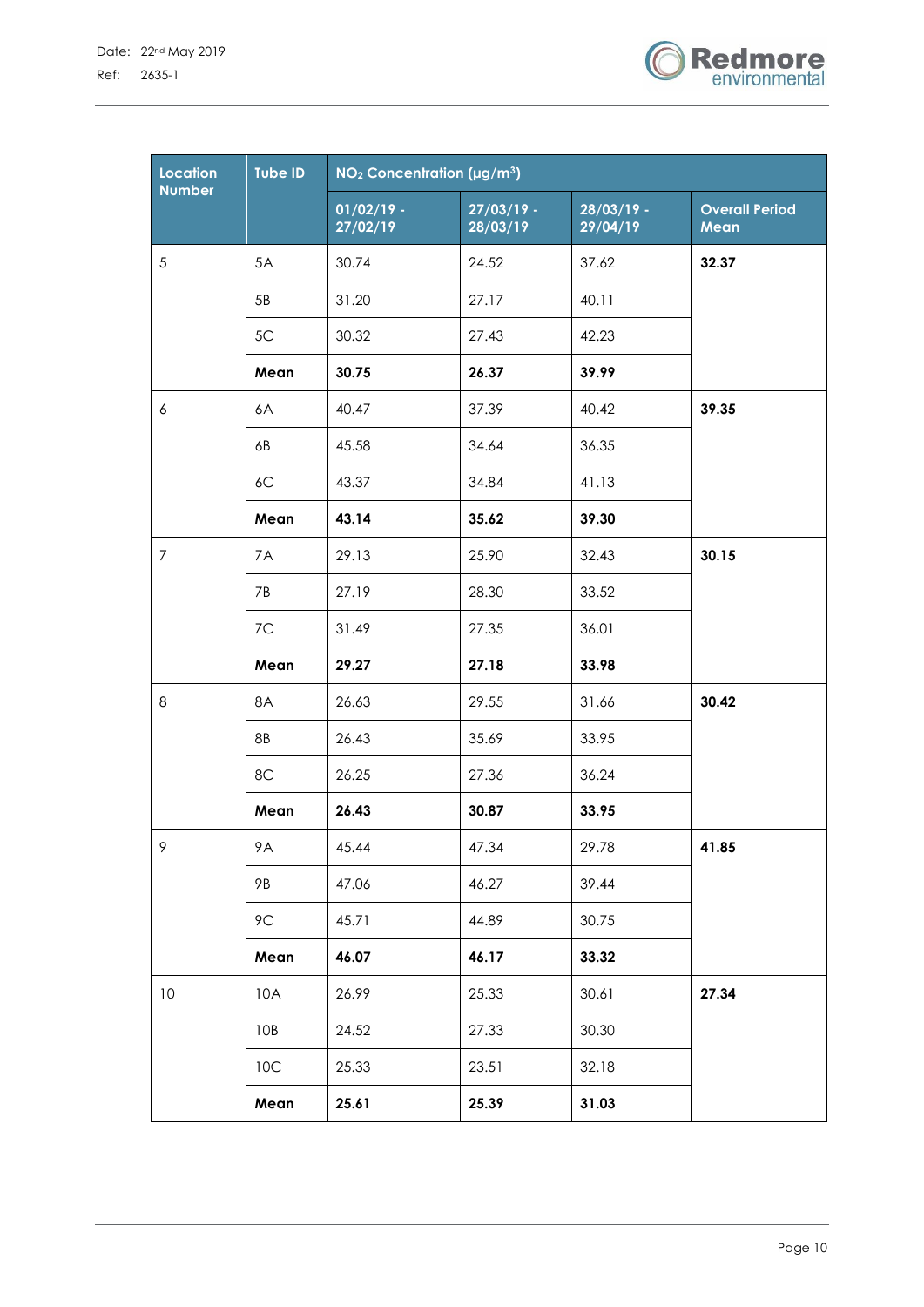

### **4.3 Adjusted Monitoring Results**

4.3.1 A summary of the adjusted monitoring results is provided in Table 8.

#### **Table 8 Adjusted Monitoring Results**

| <b>Location Number</b> | Period Mean NO <sub>2</sub><br>Concentration (µg/m <sup>3</sup> ) | <b>Annualised NO<sub>2</sub></b><br>Concentration (µg/m <sup>3</sup> ) | <b>Bias Adjusted NO2</b><br>Concentration ( $\mu$ g/m <sup>3</sup> ) |
|------------------------|-------------------------------------------------------------------|------------------------------------------------------------------------|----------------------------------------------------------------------|
|                        | 36.87                                                             | 33.56                                                                  | 29.19                                                                |
| $\overline{2}$         | 47.56                                                             | 43.28                                                                  | 37.66                                                                |
| $\mathfrak 3$          | 35.75                                                             | 32.54                                                                  | 28.31                                                                |
| $\overline{4}$         | 31.21                                                             | 28.41                                                                  | 24.72                                                                |
| 5                      | 32.37                                                             | 29.46                                                                  | 25.63                                                                |
| 6                      | 39.35                                                             | 35.82                                                                  | 31.16                                                                |
| 7                      | 30.15                                                             | 27.44                                                                  | 23.87                                                                |
| 8                      | 30.42                                                             | 27.68                                                                  | 24.09                                                                |
| 9                      | 41.85                                                             | 38.09                                                                  | 33.14                                                                |
| 10                     | 27.34                                                             | 24.89                                                                  | 21.65                                                                |

4.3.2 As shown in Table 8, the adjusted results indicate that concentrations of NO<sub>2</sub> were below the annual mean AQO at all monitoring locations.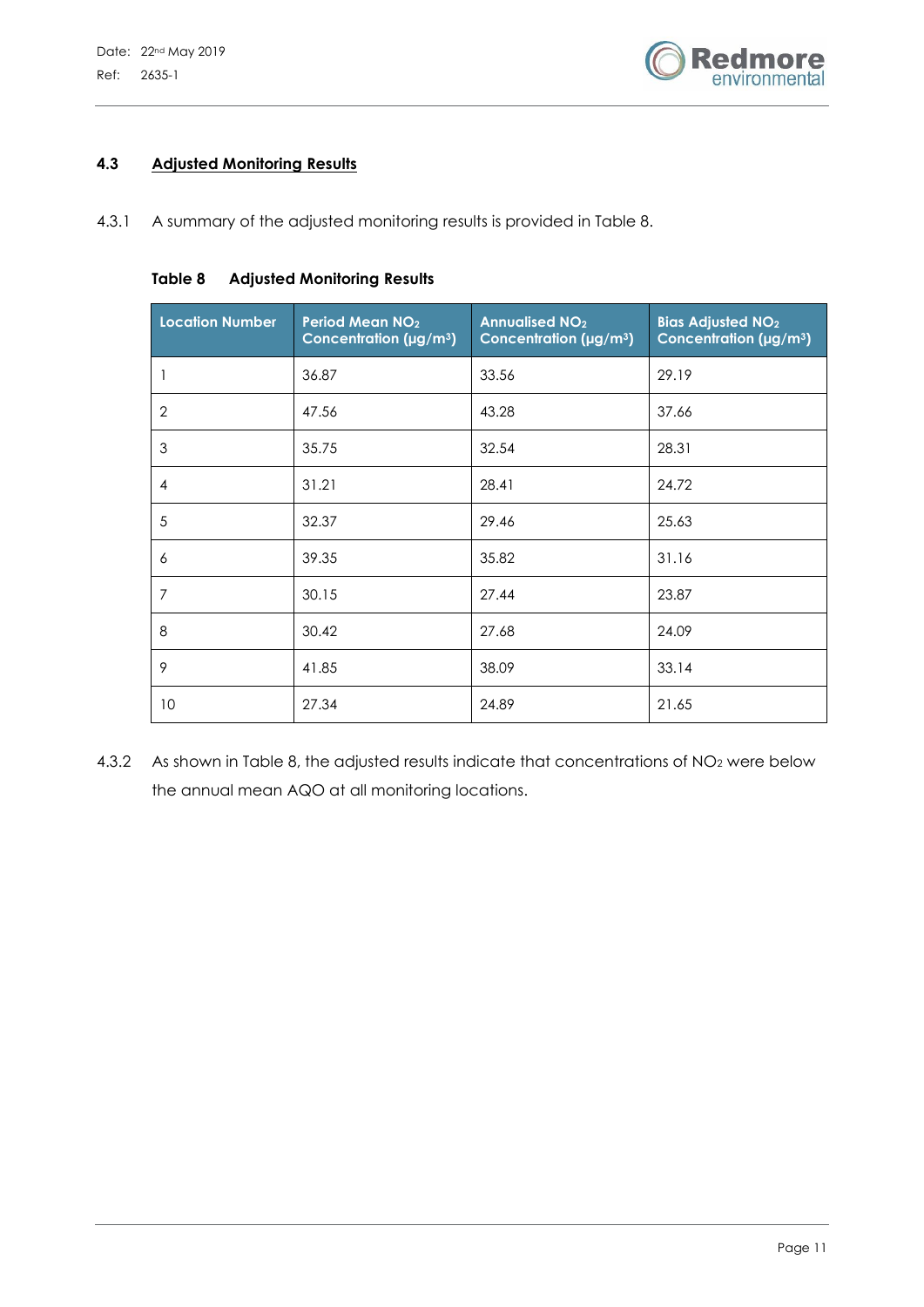

# **5.0 CONCLUSION**

- 5.1.1 Redmore Environmental Ltd was commissioned by Residents Against Mass Development to undertake Air Quality Monitoring in order to determine baseline conditions and identify any potential issues along a stretch of the A6 road network through High Lane, Stockport.
- 5.1.2 Monitoring of pollutant concentrations was undertaken at ten separate locations in the vicinity of the A6 road network through High Lane, Stockport, over a 3-month period.
- 5.1.3 Monitoring results were annualised and bias adjusted in order to estimate annual mean NO2 concentrations at the survey locations. This facilitated direct comparison of the measurement data to the relevant AQO.
- 5.1.4 The results of the survey and subsequent data analysis indicated that predicted annual mean NO2 concentrations were below the relevant AQO at all monitoring locations.
- 5.1.5 Based on the monitoring results, exceedences of the relevant AQO were not identified throughout the survey extents.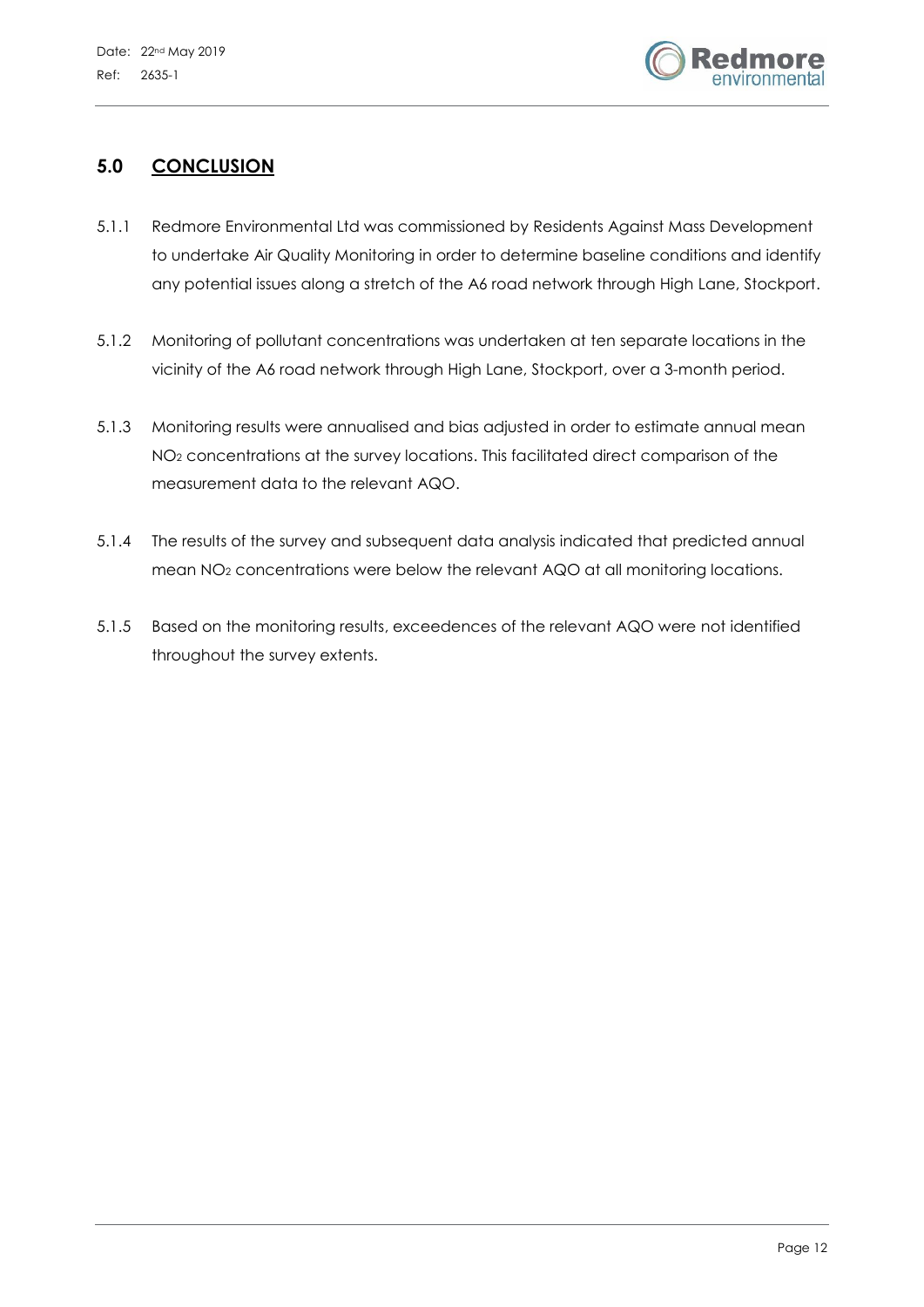

# **6.0 ABBREVIATIONS**

| <b>AQLV</b>     | Air Quality Limit Value                            |
|-----------------|----------------------------------------------------|
| <b>AQO</b>      | Air Quality Objective                              |
| AQS             | <b>Air Quality Strategy</b>                        |
| <b>BAF</b>      | <b>Bias Adjustment Factor</b>                      |
| <b>DEFRA</b>    | Department for Environment, Food and Rural Affairs |
| EA              | Environment Agency                                 |
| EU              | European Union                                     |
| <b>NGR</b>      | National Grid Reference                            |
| NO <sub>2</sub> | Nitrogen dioxide                                   |
| <b>TEA</b>      | <b>Triethanolamine</b>                             |
| <b>TGN</b>      | <b>Technical Guidance Note</b>                     |
|                 |                                                    |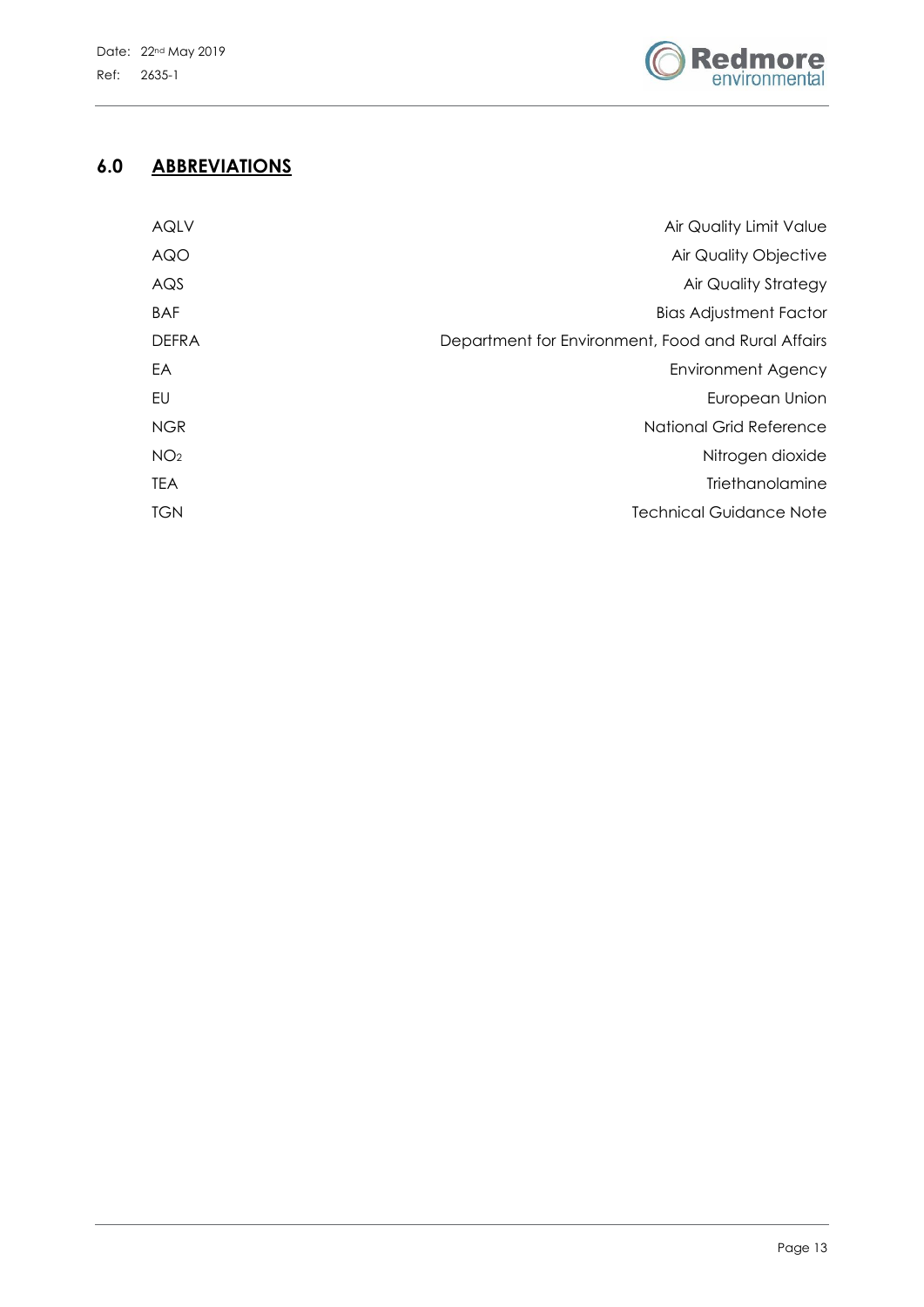

**Figures**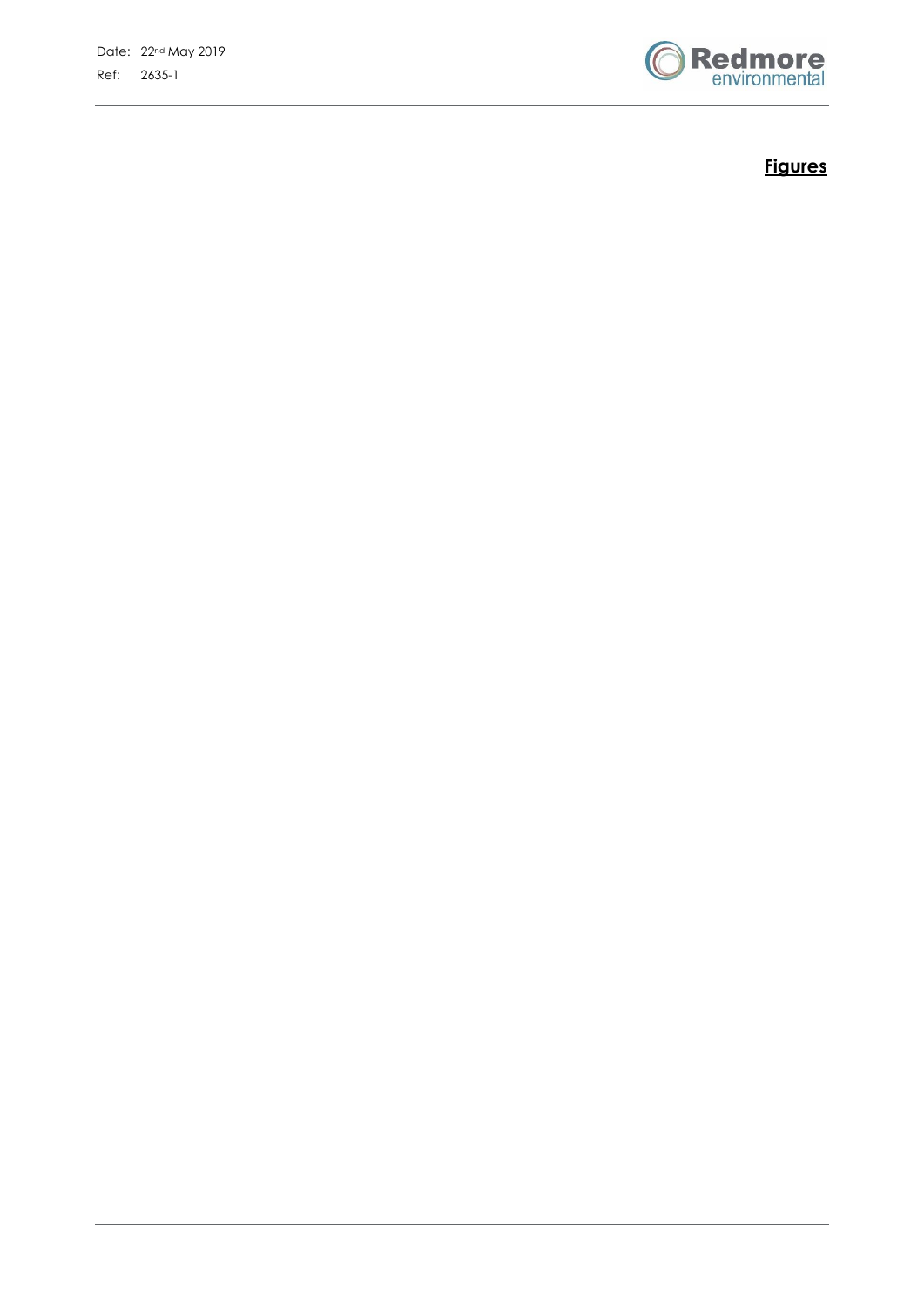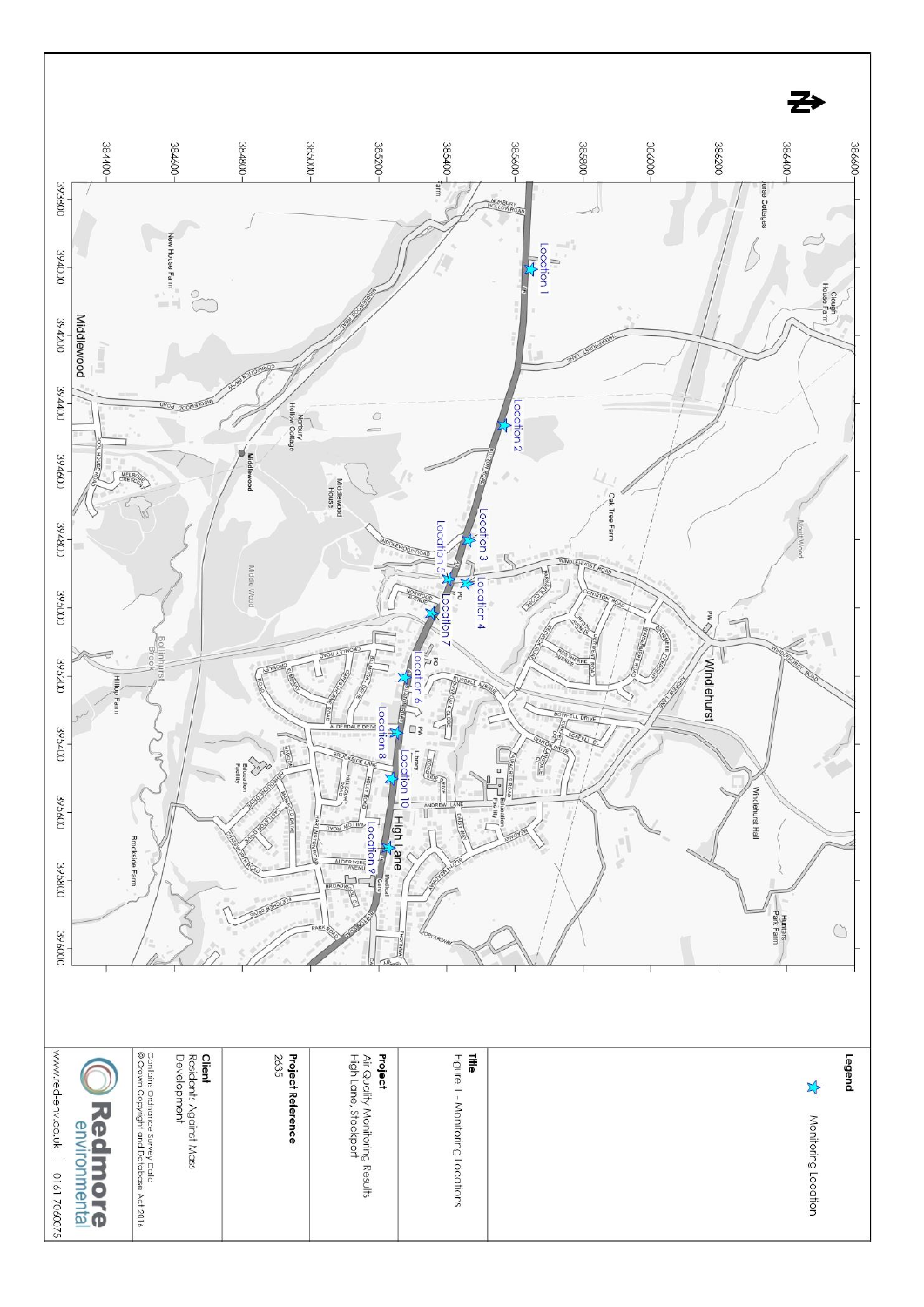

**Appendix 1 - Monitoring Data**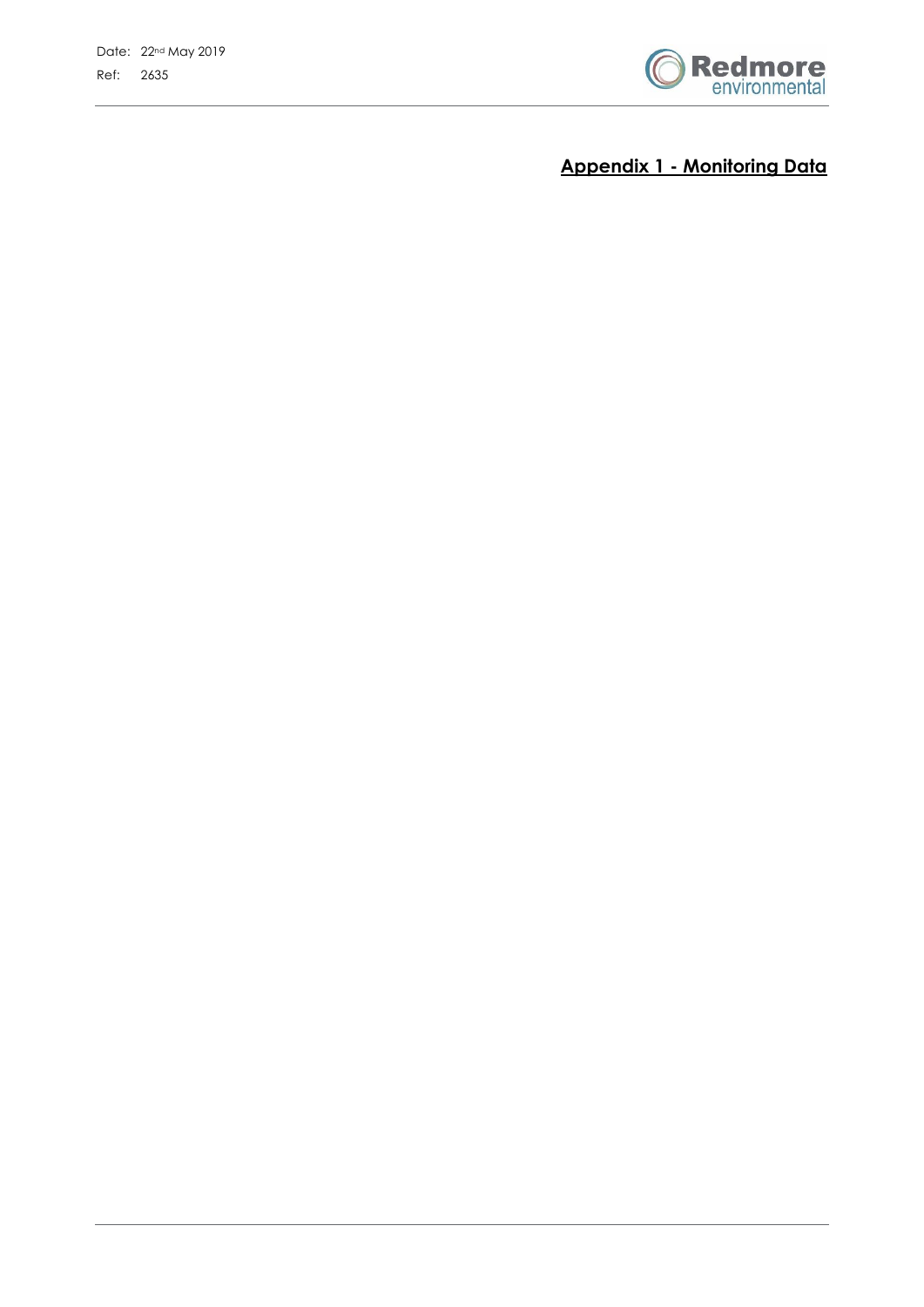

| <b>Monitoring Period 1</b> |                                   |                                       |                   |                 |                              |                                       |  |
|----------------------------|-----------------------------------|---------------------------------------|-------------------|-----------------|------------------------------|---------------------------------------|--|
| <b>Location</b>            | <b>Sample</b><br><b>Reference</b> | <b>Monitoring</b><br><b>Parameter</b> | <b>Start Date</b> | <b>End Date</b> | <b>Exposure</b><br>Time (hr) | <b>Concentration</b><br>$(\mu g/m^3)$ |  |
| 1                          | 1A                                | NO <sub>2</sub>                       | 01/02/2019        | 27/02/2019      | 623.35                       | 41.06                                 |  |
|                            | 1B                                | NO <sub>2</sub>                       | 01/02/2019        | 27/02/2019      | 623.35                       | 35.49                                 |  |
|                            | 1 <sup>C</sup>                    | NO <sub>2</sub>                       | 01/02/2019        | 27/02/2019      | 623.35                       | 39.22                                 |  |
| $\mathbf{2}$               | 2A                                | NO <sub>2</sub>                       | 01/02/2019        | 27/02/2019      | 623.23                       | 45.83                                 |  |
|                            | 2B                                | NO <sub>2</sub>                       | 01/02/2019        | 27/02/2019      | 623.23                       | 46.67                                 |  |
|                            | 2C                                | NO <sub>2</sub>                       | 01/02/2019        | 27/02/2019      | 623.23                       | 45.46                                 |  |
| 3                          | 3A                                | NO <sub>2</sub>                       | 01/02/2019        | 27/02/2019      | 623.23                       | 35.08                                 |  |
|                            | 3B                                | NO <sub>2</sub>                       | 01/02/2019        | 27/02/2019      | 623.23                       | 35.10                                 |  |
|                            | 3C                                | NO <sub>2</sub>                       | 01/02/2019        | 27/02/2019      | 623.23                       | 37.71                                 |  |
| $\overline{4}$             | 4A                                | NO <sub>2</sub>                       | 01/02/2019        | 27/02/2019      | 623.20                       | 33.89                                 |  |
|                            | 4B                                | NO <sub>2</sub>                       | 01/02/2019        | 27/02/2019      | 623.20                       | 35.68                                 |  |
|                            | 4C                                | NO <sub>2</sub>                       | 01/02/2019        | 27/02/2019      | 623.20                       | 39.03                                 |  |
| 5                          | 5A                                | NO <sub>2</sub>                       | 01/02/2019        | 27/02/2019      | 623.12                       | 30.74                                 |  |
|                            | 5B                                | NO <sub>2</sub>                       | 01/02/2019        | 27/02/2019      | 623.12                       | 31.20                                 |  |
|                            | 5C                                | NO <sub>2</sub>                       | 01/02/2019        | 27/02/2019      | 623.12                       | 30.32                                 |  |
| 6                          | 6A                                | NO <sub>2</sub>                       | 01/02/2019        | 27/02/2019      | 623.12                       | 40.47                                 |  |
|                            | 6B                                | NO <sub>2</sub>                       | 01/02/2019        | 27/02/2019      | 623.12                       | 45.58                                 |  |
|                            | 6C                                | NO <sub>2</sub>                       | 01/02/2019        | 27/02/2019      | 623.12                       | 43.37                                 |  |
| $\overline{7}$             | 7A                                | NO <sub>2</sub>                       | 01/02/2019        | 27/02/2019      | 623.00                       | 29.13                                 |  |
|                            | 7B                                | NO <sub>2</sub>                       | 01/02/2019        | 27/02/2019      | 623.00                       | 27.19                                 |  |
|                            | 7C                                | NO <sub>2</sub>                       | 01/02/2019        | 27/02/2019      | 623.00                       | 31.49                                 |  |
| 8                          | 8A                                | NO <sub>2</sub>                       | 01/02/2019        | 27/02/2019      | 623.22                       | 26.63                                 |  |
|                            | 8B                                | NO <sub>2</sub>                       | 01/02/2019        | 27/02/2019      | 623.22                       | 26.43                                 |  |
|                            | 8C                                | NO <sub>2</sub>                       | 01/02/2019        | 27/02/2019      | 623.22                       | 26.25                                 |  |
| 9                          | <b>9A</b>                         | NO <sub>2</sub>                       | 01/02/2019        | 27/02/2019      | 623.40                       | 45.44                                 |  |
|                            | 9B                                | NO <sub>2</sub>                       | 01/02/2019        | 27/02/2019      | 623.40                       | 47.06                                 |  |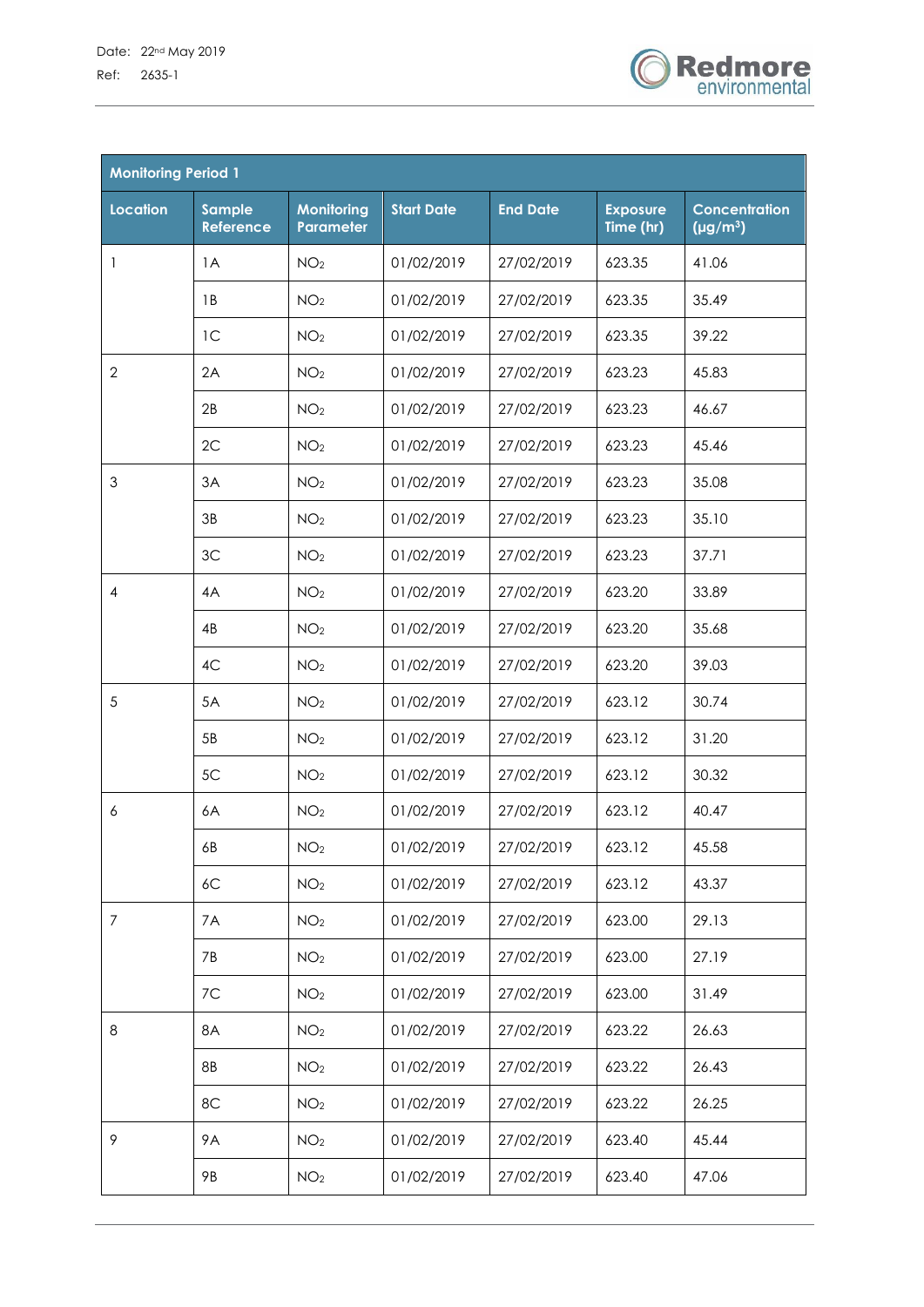

| <b>Monitoring Period 1</b> |                                   |                                       |                   |                 |                              |                                       |  |
|----------------------------|-----------------------------------|---------------------------------------|-------------------|-----------------|------------------------------|---------------------------------------|--|
| Location                   | <b>Sample</b><br><b>Reference</b> | <b>Monitoring</b><br><b>Parameter</b> | <b>Start Date</b> | <b>End Date</b> | <b>Exposure</b><br>Time (hr) | <b>Concentration</b><br>$(\mu g/m^3)$ |  |
|                            | 9C                                | NO <sub>2</sub>                       | 01/02/2019        | 27/02/2019      | 623.40                       | 45.71                                 |  |
| 10                         | 10A                               | NO <sub>2</sub>                       | 01/02/2019        | 27/02/2019      | 622.95                       | 26.99                                 |  |
|                            | 10B                               | NO <sub>2</sub>                       | 01/02/2019        | 27/02/2019      | 622.95                       | 24.52                                 |  |
|                            | 10C                               | NO <sub>2</sub>                       | 01/02/2019        | 27/02/2019      | 622.95                       | 25.33                                 |  |

| <b>Monitoring Period 2</b> |                                   |                                |                   |                 |                              |                                       |  |
|----------------------------|-----------------------------------|--------------------------------|-------------------|-----------------|------------------------------|---------------------------------------|--|
| <b>Location</b>            | <b>Sample</b><br><b>Reference</b> | <b>Monitoring</b><br>Parameter | <b>Start Date</b> | <b>End Date</b> | <b>Exposure</b><br>Time (hr) | <b>Concentration</b><br>$(\mu g/m^3)$ |  |
| $\mathbf{1}$               | 1A                                | NO <sub>2</sub>                | 27/02/2019        | 28/03/2019      | 695.28                       | 38.37                                 |  |
|                            | 1B                                | NO <sub>2</sub>                | 27/02/2019        | 28/03/2019      | 695.28                       | 40.84                                 |  |
|                            | 1 <sup>C</sup>                    | NO <sub>2</sub>                | 27/02/2019        | 28/03/2019      | 695.28                       | 42.90                                 |  |
| $\overline{2}$             | 2A                                | NO <sub>2</sub>                | 27/02/2019        | 28/03/2019      | 695.30                       | 49.06                                 |  |
|                            | 2B                                | NO <sub>2</sub>                | 27/02/2019        | 28/03/2019      | 695.30                       | 45.30                                 |  |
|                            | 2C                                | NO <sub>2</sub>                | 27/02/2019        | 28/03/2019      | 695.30                       | 49.55                                 |  |
| 3                          | 3A                                | NO <sub>2</sub>                | 27/02/2019        | 28/03/2019      | 695.22                       | 32.38                                 |  |
|                            | 3B                                | NO <sub>2</sub>                | 27/02/2019        | 28/03/2019      | 695.22                       | 31.63                                 |  |
|                            | 3C                                | NO <sub>2</sub>                | 27/02/2019        | 28/03/2019      | 695.22                       | 30.83                                 |  |
| 4                          | 4A                                | NO <sub>2</sub>                | 27/02/2019        | 28/03/2019      | 695.27                       | 32.87                                 |  |
|                            | 4B                                | NO <sub>2</sub>                | 27/02/2019        | 28/03/2019      | 695.27                       | 32.47                                 |  |
|                            | 4C                                | NO <sub>2</sub>                | 27/02/2019        | 28/03/2019      | 695.27                       | 35.66                                 |  |
| 5                          | 5A                                | NO <sub>2</sub>                | 27/02/2019        | 28/03/2019      | 695.23                       | 24.52                                 |  |
|                            | 5B                                | NO <sub>2</sub>                | 27/02/2019        | 28/03/2019      | 695.23                       | 27.17                                 |  |
|                            | 5C                                | NO <sub>2</sub>                | 27/02/2019        | 28/03/2019      | 695.23                       | 27.43                                 |  |
| $\boldsymbol{6}$           | 6A                                | NO <sub>2</sub>                | 27/02/2019        | 28/03/2019      | 695.10                       | 37.39                                 |  |
|                            | 6B                                | NO <sub>2</sub>                | 27/02/2019        | 28/03/2019      | 695.10                       | 34.64                                 |  |
|                            | 6C                                | NO <sub>2</sub>                | 27/02/2019        | 28/03/2019      | 695.10                       | 34.84                                 |  |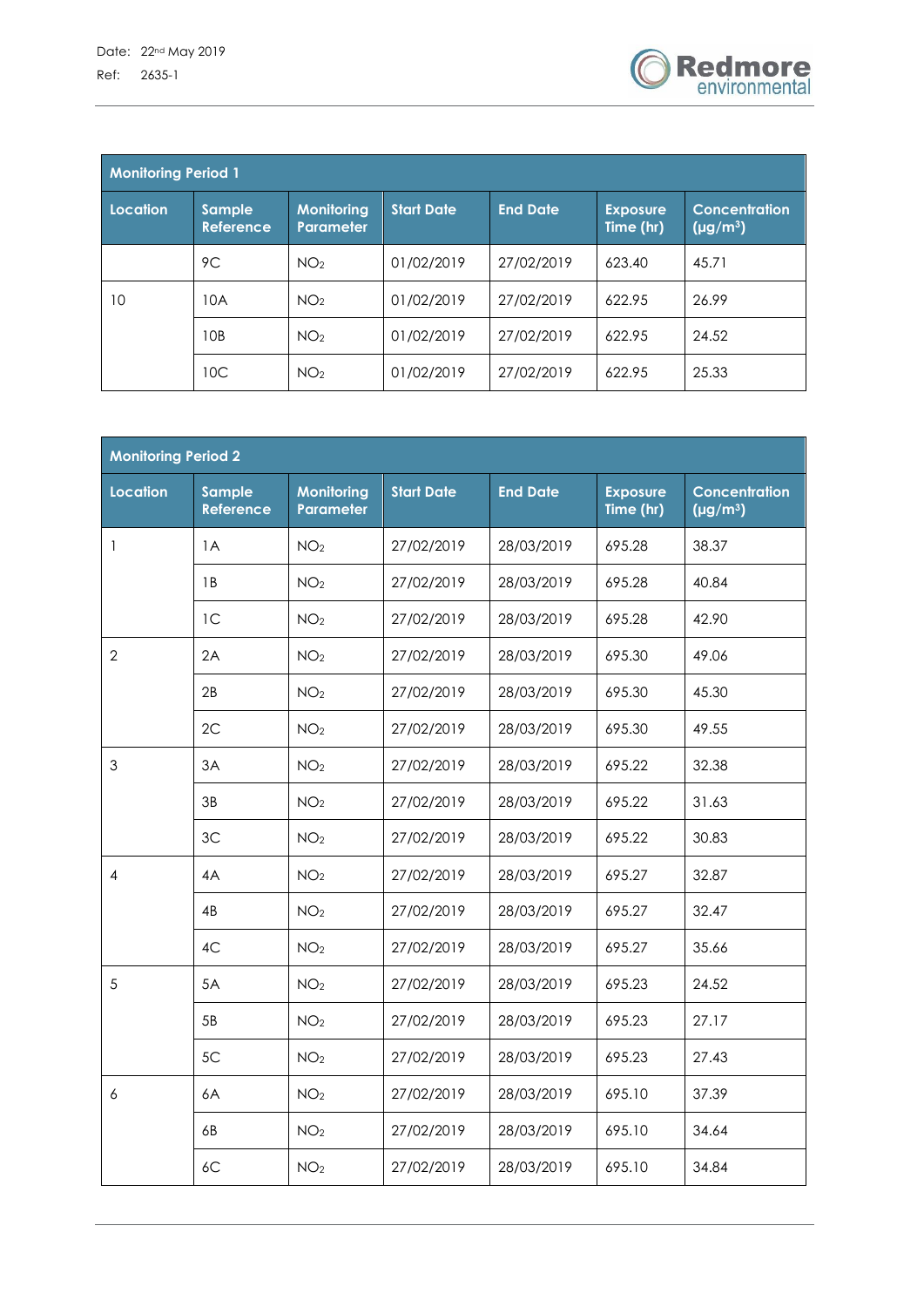

| <b>Monitoring Period 2</b> |                                   |                                       |                   |                 |                              |                                              |  |
|----------------------------|-----------------------------------|---------------------------------------|-------------------|-----------------|------------------------------|----------------------------------------------|--|
| <b>Location</b>            | <b>Sample</b><br><b>Reference</b> | <b>Monitoring</b><br><b>Parameter</b> | <b>Start Date</b> | <b>End Date</b> | <b>Exposure</b><br>Time (hr) | <b>Concentration</b><br>$\sqrt{(\mu g/m^3)}$ |  |
| 7                          | 7A                                | NO <sub>2</sub>                       | 27/02/2019        | 28/03/2019      | 695.28                       | 25.90                                        |  |
|                            | 7 <sub>B</sub>                    | NO <sub>2</sub>                       | 27/02/2019        | 28/03/2019      | 695.28                       | 28.30                                        |  |
|                            | 7C                                | NO <sub>2</sub>                       | 27/02/2019        | 28/03/2019      | 695.28                       | 27.35                                        |  |
| 8                          | <b>8A</b>                         | NO <sub>2</sub>                       | 27/02/2019        | 28/03/2019      | 695.12                       | 29.55                                        |  |
|                            | 8B                                | NO <sub>2</sub>                       | 27/02/2019        | 28/03/2019      | 695.12                       | 35.69                                        |  |
|                            | 8C                                | NO <sub>2</sub>                       | 27/02/2019        | 28/03/2019      | 695.12                       | 27.36                                        |  |
| 9                          | <b>9A</b>                         | NO <sub>2</sub>                       | 27/02/2019        | 28/03/2019      | 694.90                       | 47.34                                        |  |
|                            | <b>9B</b>                         | NO <sub>2</sub>                       | 27/02/2019        | 28/03/2019      | 694.90                       | 46.27                                        |  |
|                            | 9C                                | NO <sub>2</sub>                       | 27/02/2019        | 28/03/2019      | 694.90                       | 44.89                                        |  |
| 10                         | 10A                               | NO <sub>2</sub>                       | 27/02/2019        | 28/03/2019      | 695.33                       | 25.33                                        |  |
|                            | 10 <sub>B</sub>                   | NO <sub>2</sub>                       | 27/02/2019        | 28/03/2019      | 695.33                       | 27.33                                        |  |
|                            | 10 <sup>C</sup>                   | NO <sub>2</sub>                       | 27/02/2019        | 28/03/2019      | 695.33                       | 23.51                                        |  |

| <b>Monitoring Period 3</b> |                                   |                                       |                   |                 |                              |                                       |  |
|----------------------------|-----------------------------------|---------------------------------------|-------------------|-----------------|------------------------------|---------------------------------------|--|
| Location                   | <b>Sample</b><br><b>Reference</b> | <b>Monitoring</b><br><b>Parameter</b> | <b>Start Date</b> | <b>End Date</b> | <b>Exposure</b><br>Time (hr) | <b>Concentration</b><br>$(\mu g/m^3)$ |  |
|                            | 1A                                | NO <sub>2</sub>                       | 28/03/2019        | 29/04/2019      | 768.17                       | 33.23                                 |  |
|                            | 1 <sub>B</sub>                    | NO <sub>2</sub>                       | 28/03/2019        | 29/04/2019      | 768.17                       | 30.56                                 |  |
|                            | 1 <sup>C</sup>                    | NO <sub>2</sub>                       | 28/03/2019        | 29/04/2019      | 768.17                       | 30.13                                 |  |
| $\overline{2}$             | 2A                                | NO <sub>2</sub>                       | 28/03/2019        | 29/04/2019      | 768.07                       | 50.19                                 |  |
|                            | 2B                                | NO <sub>2</sub>                       | 28/03/2019        | 29/04/2019      | 768.07                       | 51.72                                 |  |
|                            | 2C                                | NO <sub>2</sub>                       | 28/03/2019        | 29/04/2019      | 768.07                       | 44.23                                 |  |
| 3                          | 3A                                | NO <sub>2</sub>                       | 28/03/2019        | 29/04/2019      | 768.05                       | 38.95                                 |  |
|                            | 3B                                | NO <sub>2</sub>                       | 28/03/2019        | 29/04/2019      | 768.05                       | 41.38                                 |  |
|                            | 3C                                | NO <sub>2</sub>                       | 28/03/2019        | 29/04/2019      | 768.05                       | 38.66                                 |  |
| 4                          | 4A                                | NO <sub>2</sub>                       | 28/03/2019        | 29/04/2019      | 767.97                       | 23.58                                 |  |